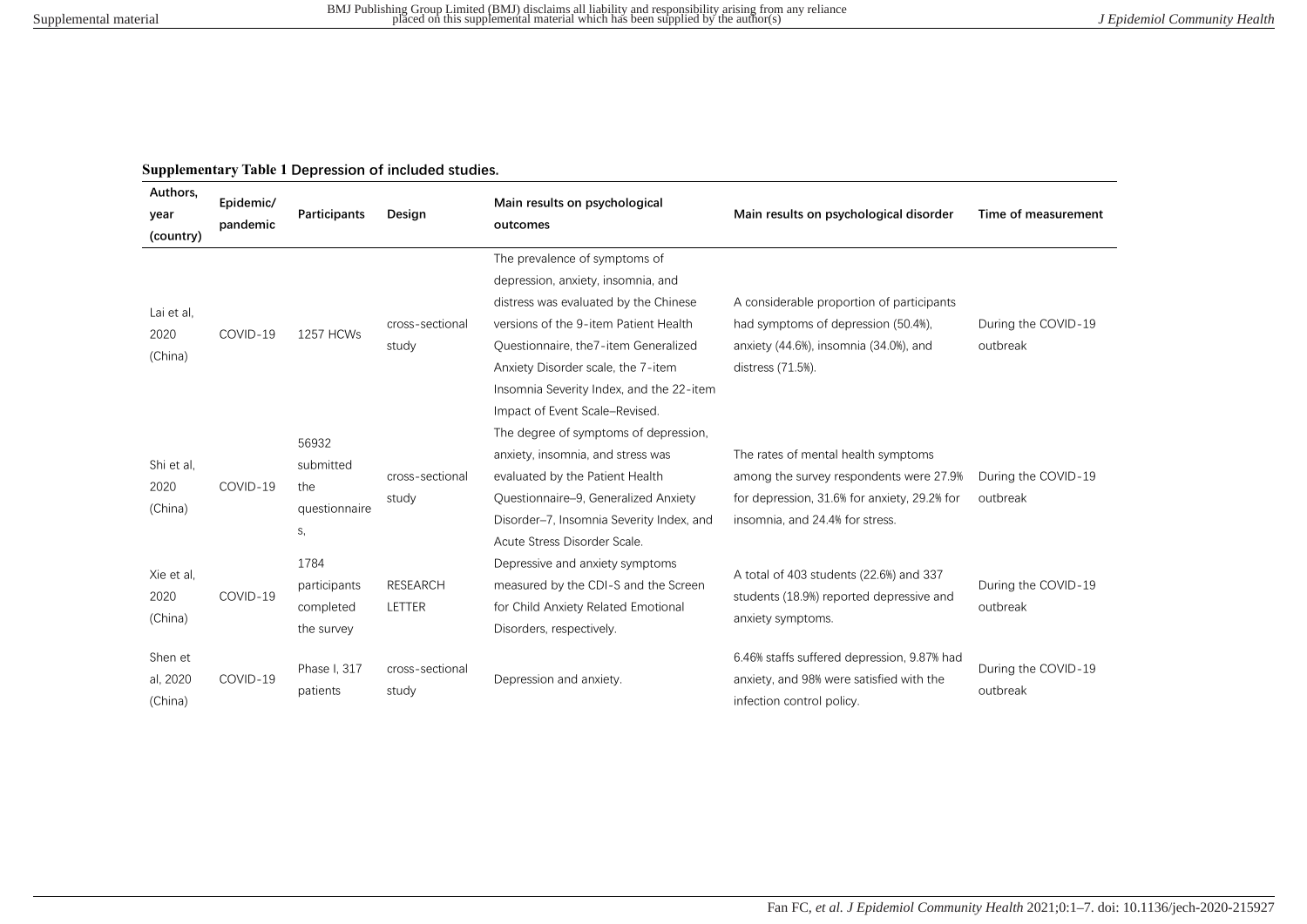| Zhou et<br>al, 2020<br>(China)                      | COVID-19 | A total of<br>8079<br>participants            | cross-sectional<br>study                 | Demographic data, assess students'<br>awareness of COVID-19, and assess<br>depressive and anxiety symptoms with<br>the PHQ-9 and the GAD-7<br>questionnaire, respectively.                                            | The prevalence of depressive symptoms,<br>anxiety symptoms, and a combination of<br>depressive and anxiety symptoms was<br>43.7%, 37.4%, and 31.3%.          | During the COVID-19<br>outbreak             |
|-----------------------------------------------------|----------|-----------------------------------------------|------------------------------------------|-----------------------------------------------------------------------------------------------------------------------------------------------------------------------------------------------------------------------|--------------------------------------------------------------------------------------------------------------------------------------------------------------|---------------------------------------------|
| Wu et al,<br>2020<br>(China)                        | COVID-19 | A total of<br>4124<br>pregnant<br>women       | Multi-center<br>cross-sectional<br>study | The internationally recommended EPDS<br>was used to assess maternal depression<br>and anxiety symptoms.                                                                                                               | Pregnant women assessed after the<br>declaration had higher rates of depressive<br>symptoms (26.0% vs 29.6%) than women<br>assess pre-epidemic announcement. | During the COVID-19<br>outbreak             |
| Zhao et<br>al, 2020<br>(China)                      | COVID-19 | 7,236 self-<br>selected<br>volunteers         | cross-sectional<br>survey                | Generalized anxiety disorder (GAD),<br>depressive symptoms, sleep quality.                                                                                                                                            | The overall prevalence of GAD, depressive<br>symptoms, sleep quality were 35.1%, 20.1%,<br>18.2%, respectively.                                              | During the COVID-19<br>outbreak             |
| Chew et<br>al, 2020<br>(Singapor<br>e and<br>India) | COVID-19 | 906<br>healthcare<br>workers                  | cross-sectional<br>study                 | The prevalence of physical symptoms<br>displayed by healthcare workers and the<br>associations between physical symptoms<br>and psychological outcomes of<br>depression, anxiety, stress, and PTSD<br>were evaluated. | 5.3% screened positive for moderate to<br>depression, 8.7% for anxiety, 2.2% for<br>stress, and 3.8% for psychological distress.                             | During the COVID-19<br>outbreak             |
| Sanguino<br>et al,<br>2020<br>(Spain)               | COVID-19 | The sample<br>$(n=3480)$                      | cross-sectional<br>study                 | The presence of depression, anxiety and<br>PTSD was evaluated.                                                                                                                                                        | The 18.7% of the sample revealed<br>depressive, 21.6% anxiety and 15.8% PTSD<br>symptoms.                                                                    | During the Initial Stage<br>of the COVID-19 |
| Song et<br>al, 2020<br>(China)                      | COVID-19 | A total of<br>14,825<br>doctors and<br>nurses | cross-sectional<br>study                 | Demographic data and mental health<br>measurements were collected by<br>electronic questionnaires.                                                                                                                    | The prevalence rates of depressive<br>symptoms and PTSD were 25.2% and 9.1%.<br>respectively.                                                                | During the COVID-19<br>outbreak             |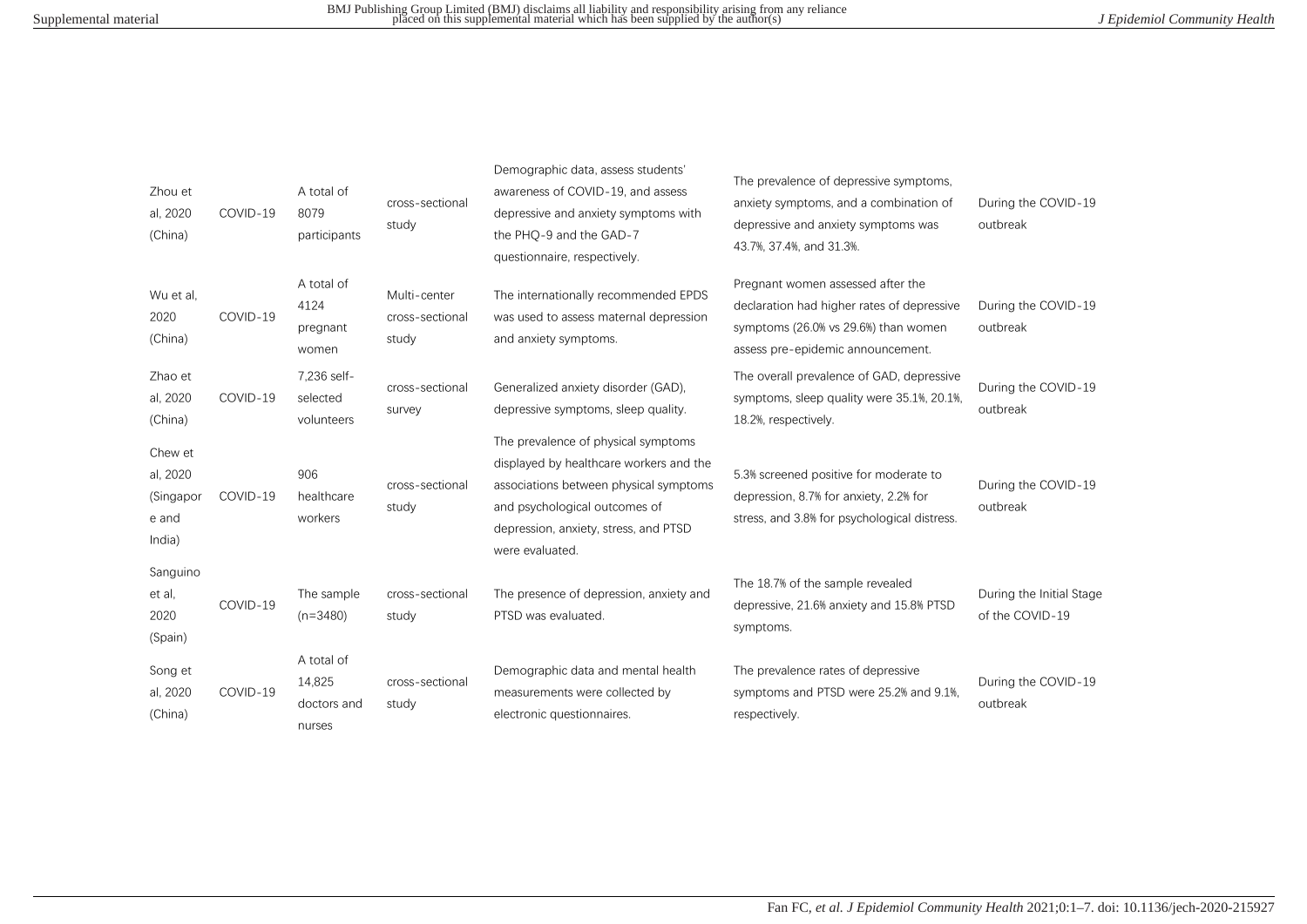| Shechter<br>et al,<br>2020<br>(New<br>York) | COVID-19 | $n = 657$<br>completed all<br>survey<br>questions. | cross-sectional<br>study                    | A brief psychological screen, assessment<br>of distress due to COVID-19-specific<br>stressors, meaning/purpose, coping<br>behaviors, and wellness resources was<br>desired.                                                                | 57% for acute stress, 48% for depressive,<br>and 33% for anxiety symptoms.                                                                                                                                              | During the COVID-19<br>outbreak                |
|---------------------------------------------|----------|----------------------------------------------------|---------------------------------------------|--------------------------------------------------------------------------------------------------------------------------------------------------------------------------------------------------------------------------------------------|-------------------------------------------------------------------------------------------------------------------------------------------------------------------------------------------------------------------------|------------------------------------------------|
| Tang et<br>al, 2020<br>(China)              | COVID-19 | 2485<br>participants                               | cross-sectional<br>study                    | The PTSD and depression prevalence.                                                                                                                                                                                                        | PTSD and depression prevalence were<br>found to be 2.7% and 9.0%.                                                                                                                                                       | After the outbreak of<br>the COVID-19 epidemic |
| Cao et al,<br>2020<br>(China)               | COVID-19 | 7143 college<br>students                           | cross-sectional<br>study                    | The GAD-7 and those inquiring the<br>participants' basic information.                                                                                                                                                                      | Results indicated that 0.9% of the<br>respondents were experiencing severe<br>anxiety, 2.7% moderate anxiety, and 21.3%<br>mild anxiety.                                                                                | During the COVID-19<br>outbreak                |
| Lu et al,<br>2020<br>(China)                | COVID-19 | A total of<br>2299 eligible<br>participants        | single-center,<br>cross-sectional<br>survey | Occurrence of fear, anxiety and<br>depression were measured by the<br>numeric rating scale (NRS) on fear,<br>Hamilton Anxiety Scale (HAMA), and<br>Hamilton Depression Scale (HAMD),<br>respectively.                                      | 22.6% of medical staff showed mild to<br>moderate anxiety the corresponding<br>proportions of administrative staff were<br>17.1% and 2.9%, 11.8% of the medical staff<br>presented with mild to moderate<br>depression. | During the COVID-19<br>outbreak                |
| Voitsidis<br>et al,<br>2020<br>(Greek)      | COVID-19 | 2,427<br>individuals<br>participated               | cross-sectional<br>study                    | The three-day online survey included<br>questions about sociodemographic<br>characteristics, contact with COVID-19<br>and COVID-19-related negative<br>attitudes, as well as the AIS, the IUS, the<br>JGLS and the PHQ-2 Depression Scale. | Sleep problems were detected in 37.6% of<br>the participants.                                                                                                                                                           | During the COVID-19<br>outbreak                |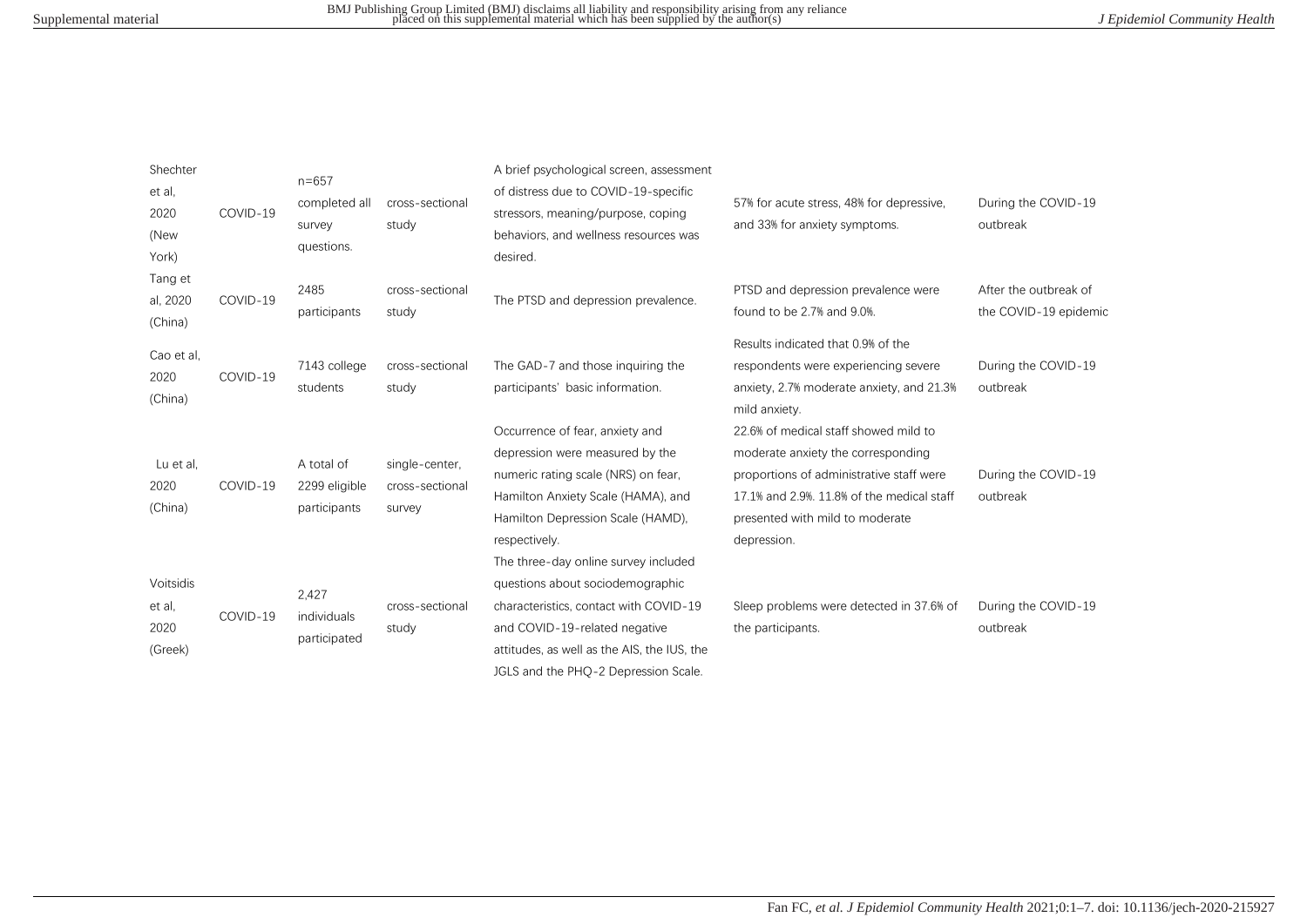| González<br>et al.<br>2020<br>(Spanish)    | COVID-19 | 2530<br>members of<br>the University<br>of Valladolid,<br>in Spain. | cross-sectional<br>study  | The DASS-21 was employed to assess<br>symptoms of depression, anxiety and<br>stress.                                                                                                                                                                                          | Moderate to extremely severe scores of<br>anxiety, depression, and stress were<br>reported by 21.34%, 34.19% and 28.14% of<br>the respondents, respectively.                                                                                      | During the COVID-19<br>outbreak |
|--------------------------------------------|----------|---------------------------------------------------------------------|---------------------------|-------------------------------------------------------------------------------------------------------------------------------------------------------------------------------------------------------------------------------------------------------------------------------|---------------------------------------------------------------------------------------------------------------------------------------------------------------------------------------------------------------------------------------------------|---------------------------------|
| Kaparoun<br>aki et al.<br>2020<br>(Greece) | COVID-19 | The first 1000<br>university<br>students.                           | cross-sectional<br>study  | Data were collected anonymously<br>through an online questionnaire which<br>included the STAI, the CES-D the RASS<br>and questions to assess beliefs in<br>conspiracy theories including those<br>pertaining to COVID-19, as well as<br>sexuality, sleep and quality of life. | There was a 'horizontal' increase in<br>scores; 42.5% for anxiety, 74.3% for<br>depression, and 63.3% increase in total<br>suicidal thoughts.                                                                                                     | During the COVID-19<br>outbreak |
| Elbay et<br>al, 2020<br>(Istanbul)         | COVID-19 | 442<br>healthcare<br>workers and<br>related<br>factors              | cross-sectional<br>survey | Depression Anxiety and Stress Scale-21<br>$(DAS-21)$ .                                                                                                                                                                                                                        | 286 (64.7%) had symptoms of depression,<br>224 (51.6%) anxiety, and 182 (41.2%) stress.                                                                                                                                                           | During the COVID-19<br>outbreak |
| Lin et al.<br>2020<br>(China)              | COVID-19 | A sample of<br>5461<br>individuals in<br>China                      | cross-sectional<br>survey | The Insomnia Severity Index (ISI), PHQ-9,<br>Generalized Anxiety Disorder Scale<br>(GAD-7) and Acute Stress Disorder Scale<br>(ASDS) were used.                                                                                                                               | A total of 24.46% participants were<br>suspected of having depression<br>Additionally, 18.47% participants were<br>suspected of having generalized anxiety<br>disorder. A total of 15.8% of the<br>participants had ASD according to the<br>ASDS. | During the COVID-19<br>outbreak |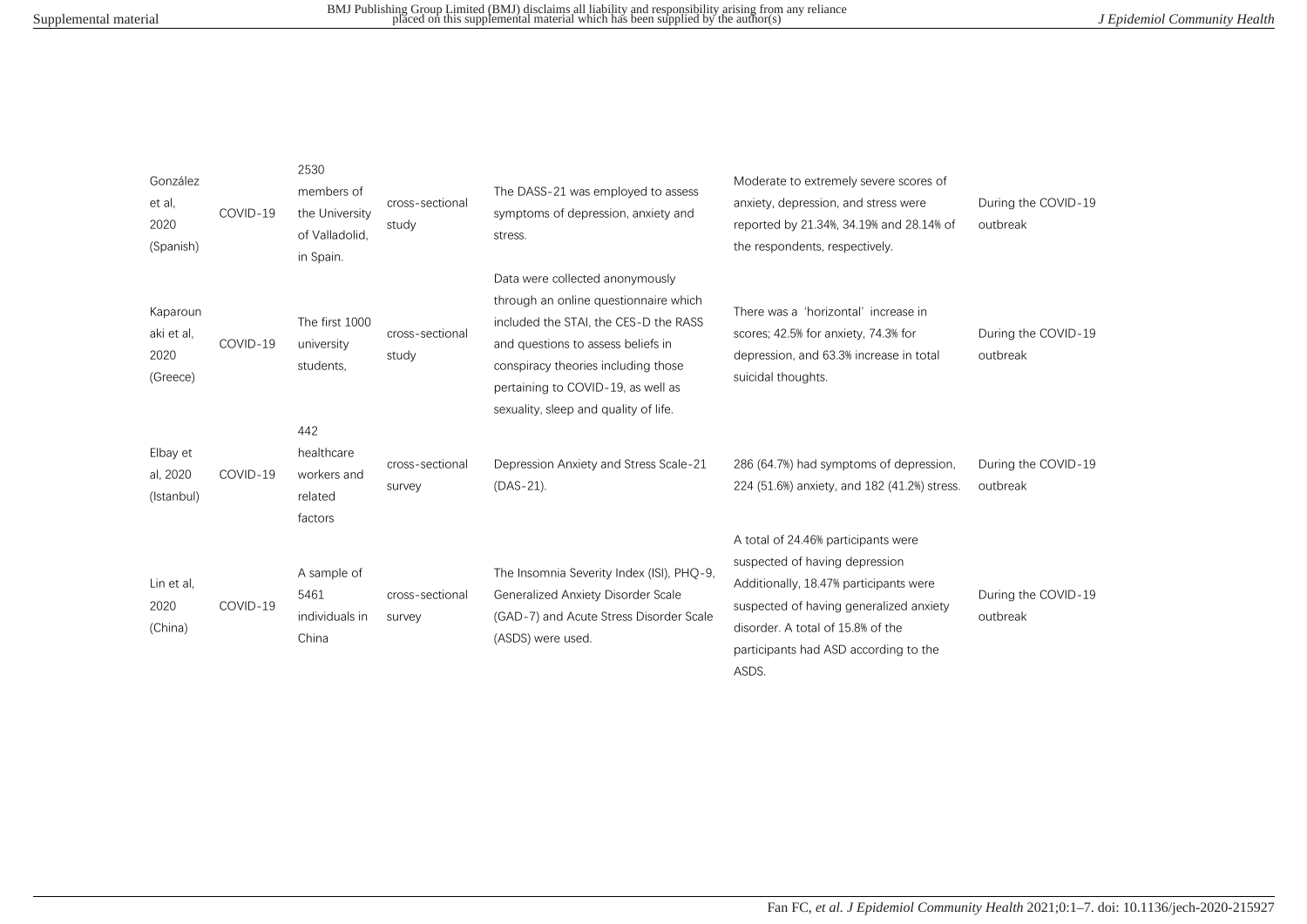| Qi et al,<br>2020<br>(China)                         | COVID-19 | A total of<br>1306 subjects<br>(801 FMW<br>and 505<br>non-FMW)<br>were<br>enrolled. | cross-sectional<br>study | An online questionnaire, including PSQI,<br>Athens Insomnia Scale (AIS) and Visual<br>Analogue Scale (VAS), was used to<br>evaluate sleep disturbances and mental<br>status. Sleep disturbances were defined<br>as PSOI>6 points or/and AIS>6 points. | Compared to non-FMW, FMW had<br>significantly higher prevalence of sleep<br>disturbances according to $PSQI > 6$ points<br>(78.4% vs 61.0%) and AIS > 6 points (51.7%)<br>vs 35.6%).                 | During the COVID-19<br>outbreak |
|------------------------------------------------------|----------|-------------------------------------------------------------------------------------|--------------------------|-------------------------------------------------------------------------------------------------------------------------------------------------------------------------------------------------------------------------------------------------------|------------------------------------------------------------------------------------------------------------------------------------------------------------------------------------------------------|---------------------------------|
| Apisarnth<br>anarak et<br>al, 2020<br>(Thailand)     | COVID-19 | A total of 160<br><b>HCP</b>                                                        | Research Brief           | Anxiety and Fear.                                                                                                                                                                                                                                     | 68 HCP (68/160; 42.5%) were categorized<br>as having at least mild anxiety disorder.                                                                                                                 | During the COVID-19<br>outbreak |
| Liu et al,<br>2020<br>(China)                        | COVID-19 | 512 medical<br>staff in China                                                       | cross-sectional<br>study | SAS to assess anxiety, with the criteria of<br>normal ( $\leq$ 49), mild (50-59), moderate<br>$(60-70)$ and severe anxiety ( $\geq 70$ ). We<br>used multivariable linear regression to<br>determine the factors for anxiety.                         | The prevalence of anxiety was 12.5%, with<br>53 workers suffering from mild (10.35%),<br>seven workers suffering from moderate<br>(1.36%) and four workers suffering from<br>severe anxiety (0.78%). | During the COVID-19<br>outbreak |
| Zarghami<br>et al.<br>2020<br>(Fasacity,<br>America) | COVID-19 | A total of 82<br>COVID-19<br>patients                                               | cross-sectional<br>study | PHO-9, GAD-7, and PSS 14<br>questionnaires were administered for all<br>patients.                                                                                                                                                                     | Insomnia seen in 29.3% patients and<br>adjustment disorder in 15.9% patients<br>were the most common psychiatric<br>disorders among a total of 40.2% patients<br>suffering from mental illness.      | During the COVID-19<br>outbreak |
| Almando<br>z et al,<br>2020<br>(America)             | COVID-19 | A total of 123<br>patients                                                          | cross-sectional<br>study | Logistic regression models examined the<br>impact of these orders on anxiety and<br>depression by ethnic group.                                                                                                                                       | 14.6% reported symptoms. 72.8% reported<br>increased anxiety and 83.6% increased<br>depression since stay-at-home orders<br>were initiated.                                                          | During the COVID-19<br>outbreak |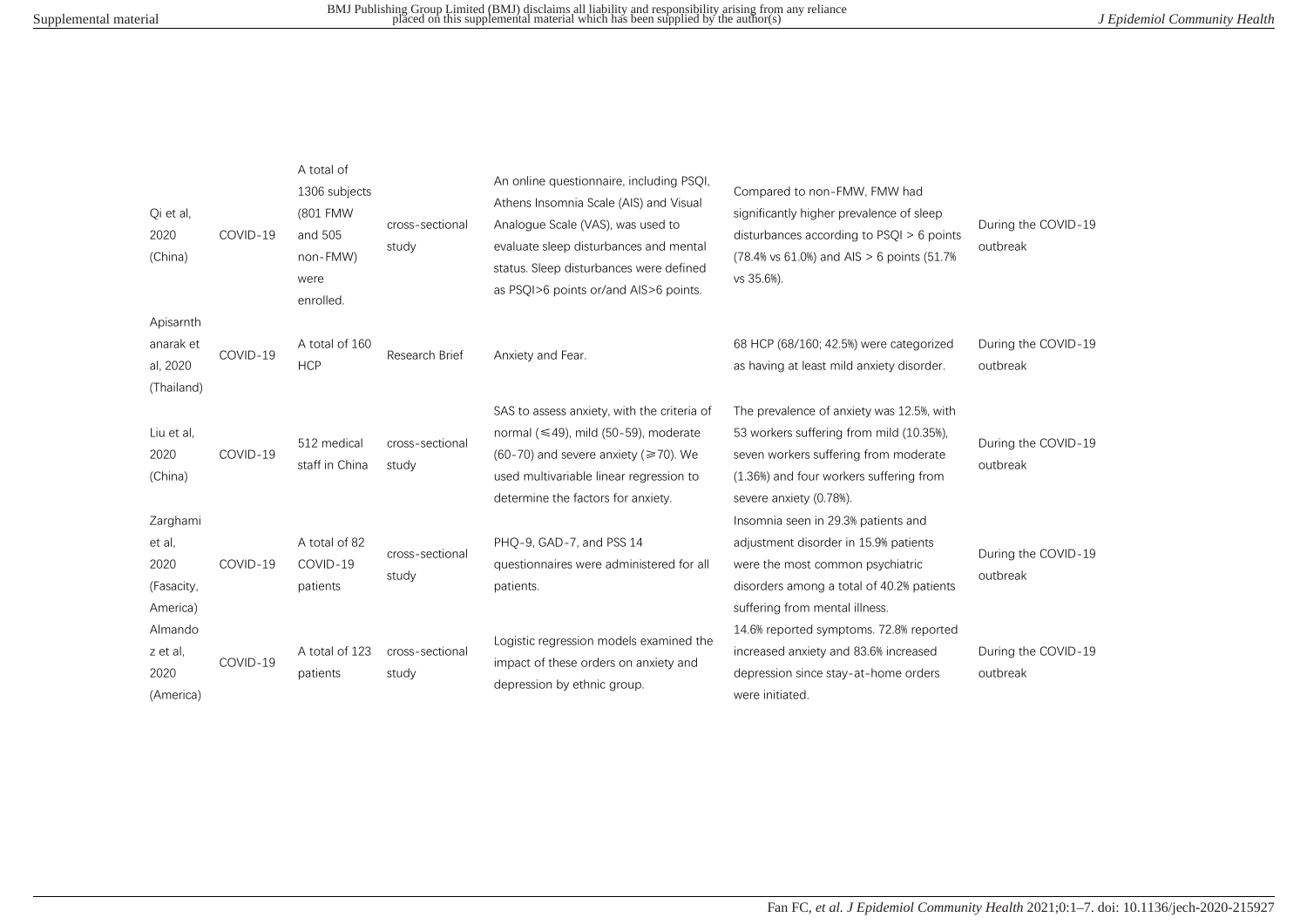| Zhang et<br>al, 2020<br>(China)     | COVID-19 | A total of<br>2,182<br>Chinese<br>subjects<br>participated.      | cross-sectional<br>study | Mental health variables were assessed via<br>the ISI, the SCL-90-R, and the PHQ-4,<br>which included a 2-item anxiety scale<br>and a PHO-2.                                                  | Compared with nonmedical health<br>workers, medical health workers had a<br>higher prevalence of insomnia (38.4 vs.<br>30.5%), anxiety (13.0 vs. 8.5%), depression<br>(12.2 vs. 9.5%), somatization (1.6vs. 0.4%),<br>and obsessive-compulsive symptoms (5.3<br>vs. 2.2%). | During the COVID-19<br>outbreak |
|-------------------------------------|----------|------------------------------------------------------------------|--------------------------|----------------------------------------------------------------------------------------------------------------------------------------------------------------------------------------------|----------------------------------------------------------------------------------------------------------------------------------------------------------------------------------------------------------------------------------------------------------------------------|---------------------------------|
| Liu et al.<br>2020<br>(China)       | COVID-19 | In total, 608<br>valid<br>questionnaire<br>s were<br>obtained.   | cross-sectional<br>study | The State-Trait Anxiety Inventory, Self-<br>rating Depression Scale, and Symptom<br>Checklist-90 to evaluate psychological<br>status. We also investigated respondents'<br>behavior changes. | More respondents had state anxiety than<br>trait anxiety (15.8% vs 4.0%). Depression<br>was found among 27.1% of respondents<br>and 7.7% had psychological abnormalities.<br>About 10.1% of respondents suffered from<br>phobia.                                           | During the COVID-19<br>outbreak |
| Gao et al.<br>2020<br>(China)       | COVID-19 | Total of 4872<br>participants                                    | cross-sectional<br>study | Besides demographics and SME,<br>depression was assessed by The Chinese<br>version of WHO-5 and anxiety was<br>assessed by Chinese version of GAD-7.                                         | The prevalence of depression, anxiety and<br>CDA was 48.3%, 22.6% and 19.4%.                                                                                                                                                                                               | During the COVID-19<br>outbreak |
| Ping et al,<br>2020<br>(China)      | COVID-19 | 10, 1500<br>questionnaire<br>were<br>returned by<br>respondents. | cross-sectional<br>study | The questionnaires included<br>demographic and socioeconomic data,<br>health status, the condition epidemic<br>situation and EQ-5D scale.                                                    | The most frequently reported problem<br>were pain/discomfort (19.0%) and<br>anxiety/depression (17.6%).                                                                                                                                                                    | During the COVID-19<br>outbreak |
| Ozamiz<br>et al,<br>2020<br>(Spain) | COVID-19 | A total of<br>1933 people                                        | cross-sectional<br>study | Sociodemographic and psychological<br>data were gathered, assessing variables<br>such as stress, anxiety, and depression.                                                                    | The symptoms of depression (27.5%),<br>anxiety (26.9%) and stress (26.5%).                                                                                                                                                                                                 | During the COVID-19<br>outbreak |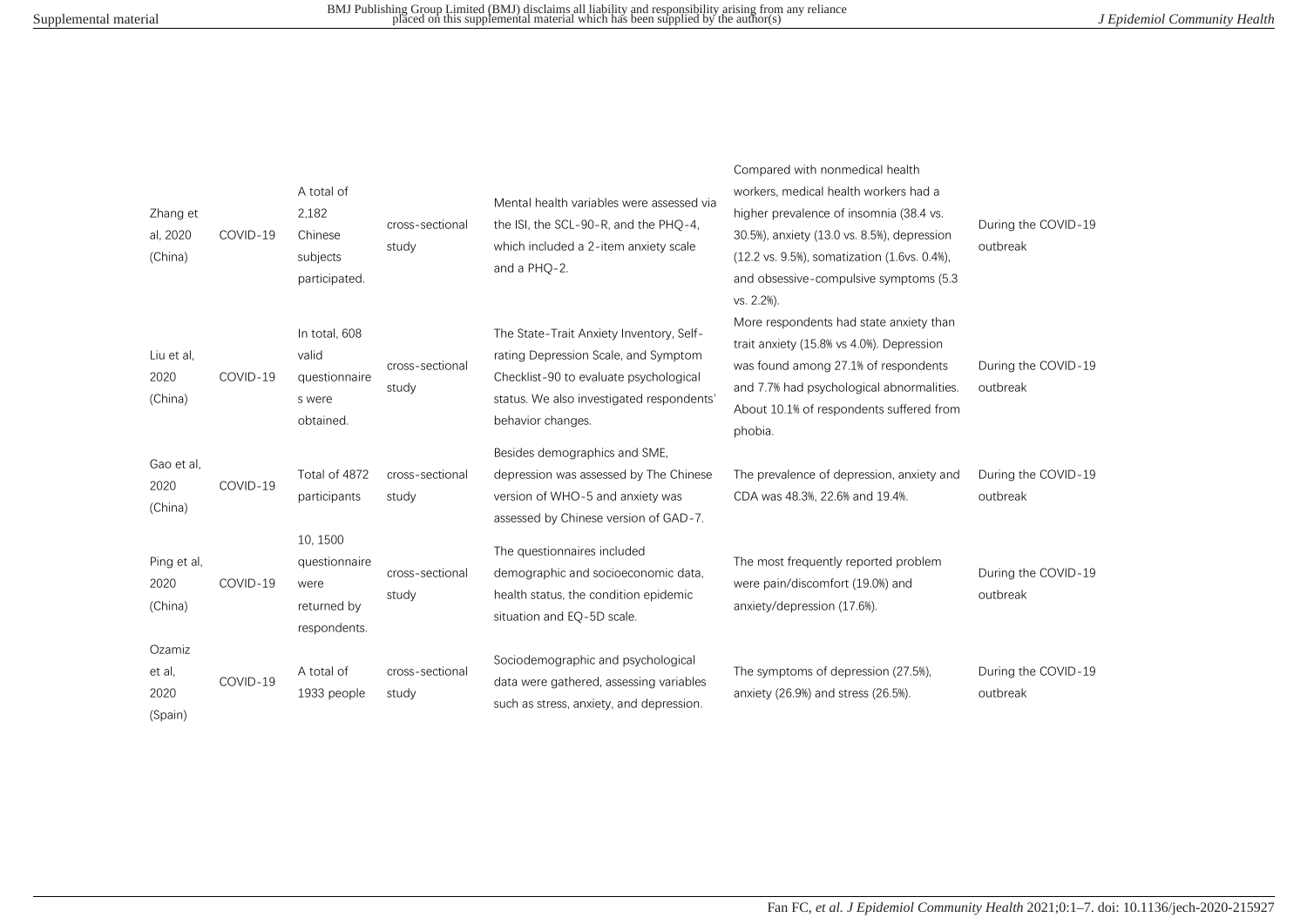| Zhu et<br>al, 2020<br>(China)           | COVID-19 | A total of 79<br>doctors and<br>86 nurses                          | cross-sectional<br>study | The self-rating anxiety scale (SAS), self-<br>rating depression scale (SDS), and the<br>simplified coping style questionnaire<br>$(SCSQ)$ .                                                        | The prevalence rates of anxiety and<br>depression symptoms among doctors was<br>11.4% and 45.6%, respectively.  | During the COVID-19<br>outbreak |
|-----------------------------------------|----------|--------------------------------------------------------------------|--------------------------|----------------------------------------------------------------------------------------------------------------------------------------------------------------------------------------------------|-----------------------------------------------------------------------------------------------------------------|---------------------------------|
| Liu et al,<br>2020<br>(China)           | COVID-19 | A total of 217<br>students                                         | cross-sectional<br>study | PHO-9 and GAD-7, was utilized for the<br>present study.                                                                                                                                            | 35.5% who participated in the survey were<br>in a state of depression, and 22.1% were in<br>a state of anxiety. | During the COVID-19<br>outbreak |
| Mazza<br>et al,<br>2020<br>(Italy)      | COVID-19 | 2766<br>participants                                               | cross-sectional<br>study | Multivariate ordinal logistic regression<br>models were constructed to examine the<br>associations between sociodemographic<br>variables; personality traits; depression,<br>anxiety, and stress.  | High or Very High Depression 32.8%,<br>Anxiety 18.7%, Stress 27.2%.                                             | During the COVID-19<br>outbreak |
| Yang et<br>al, 2020<br>(South<br>Korea) | COVID-19 | 65 physical<br>therapists                                          | cross-sectional<br>study | The questionnaires evaluated the<br>presence of anxiety and depression in the<br>respondents.                                                                                                      | 21 (32.3%) and 12 (18.5%) physical<br>therapists reported having symptoms of<br>anxiety and depression.         | During the COVID-19<br>outbreak |
| Choi et al,<br>2020<br>(Hong<br>Kong)   | COVID-19 | 500<br>respondents<br>included in<br>the study                     | cross-sectional<br>study | Respondents were randomly recruited<br>and asked to complete a structured<br>questionnaire, including the PHQ-9, the<br>GAD-7, the global rating of change scale<br>and items related to COVID-19. | 19% had depression and 14% had anxiety.                                                                         | During the COVID-19<br>outbreak |
| Forte et<br>al, 2020<br>(Italy)         | COVID-19 | A total of<br>2286<br>respondents<br>participated<br>in the study. | cross-sectional<br>study | A new self-report questionnaire (COVID-<br>19-PTSD), consisting of 19 items, was<br>developed starting from the PCL-5<br>questionnaire, and it was administered in                                 | A high percentage of PTSD<br>symptomatology (29.5%) was found in the<br>Italian population.                     | During the COVID-19<br>outbreak |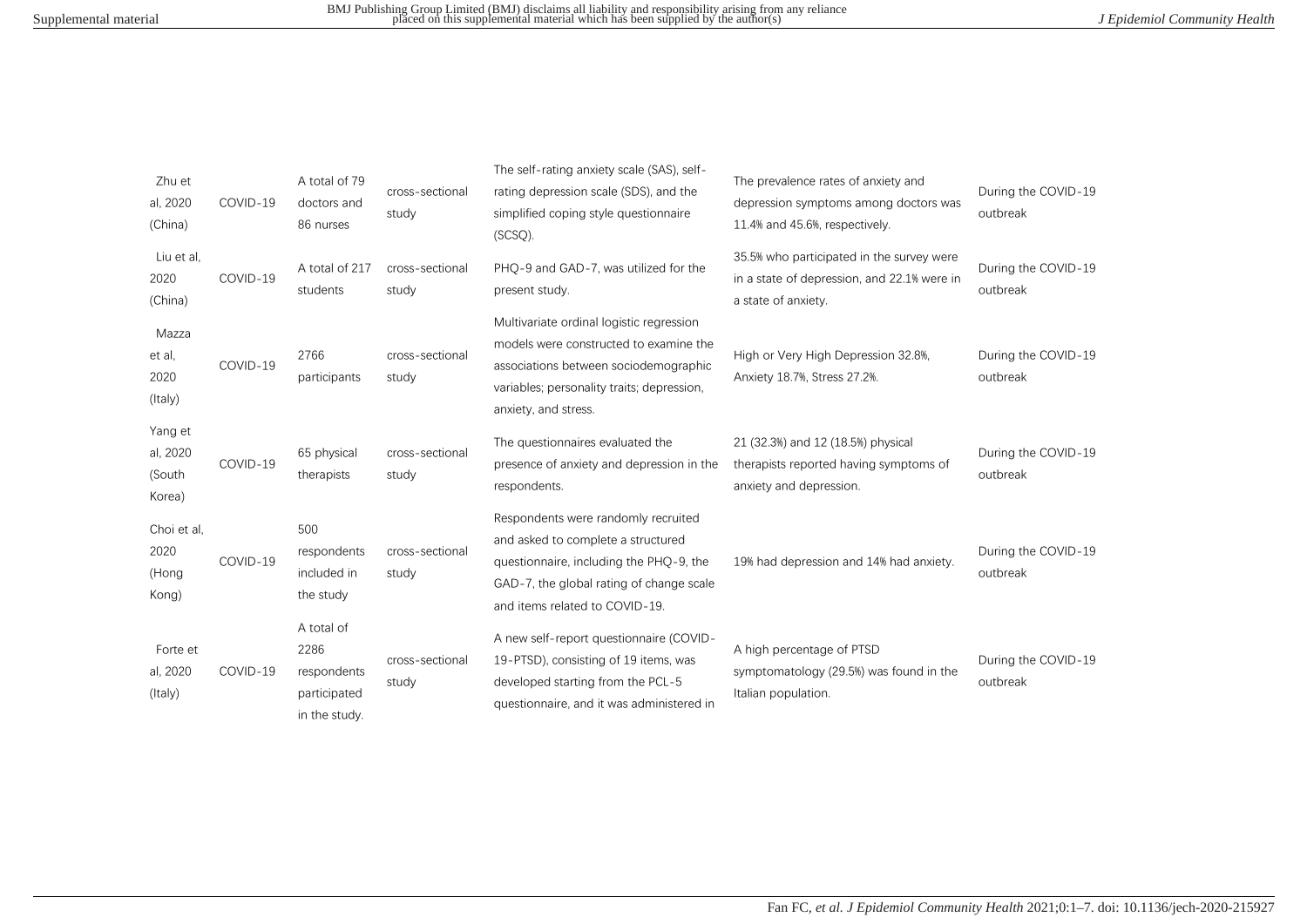## order to analyze its psychometric properties.

| Li et al,<br>2020<br>(Taiwan,<br>China)                  | COVID-19 | 1970<br>participants                                   | cross-sectional<br>study | Including level of worry, change in social<br>interaction and daily lives, any<br>academic/occupational interference,<br>levels of social and specific support, and<br>self-reported physical health. | In total, 55.8% of the participants reported<br>sleep disturbance, and 10.8% reported<br>having suicidal thoughts in the previous<br>week.                                                                                | During the COVID-19<br>outbreak                 |
|----------------------------------------------------------|----------|--------------------------------------------------------|--------------------------|-------------------------------------------------------------------------------------------------------------------------------------------------------------------------------------------------------|---------------------------------------------------------------------------------------------------------------------------------------------------------------------------------------------------------------------------|-------------------------------------------------|
| Forte et<br>al, 2020<br>(Italy)                          | COVID-19 | The study<br>included<br>2291<br>respondents.          | cross-sectional<br>study | Psychopathological symptoms such as<br>anxiety, mood alterations and post-<br>traumatic symptomatology were<br>assessed.                                                                              | The results revealed that respectively<br>31.38%, 37.19% and 27.72% of respondents<br>reported levels of anxiety, and PTSD<br>symptoms.                                                                                   | During the COVID-19<br>outbreak                 |
| <b>Buonsens</b><br>o et al.<br>2020<br>(Sierra<br>Leone) | COVID-19 | 78<br>householders<br>eplied.                          | survey                   | The change in income and ability to feed<br>the family during lockdown, anxiety<br>during lockdown.                                                                                                   | All, expect one, declared a (19.2%) to<br>(79.4%) reduction of weekly income<br>compared with the pre-lockdown period,<br>declaring difficulties in providing food for<br>the family members (82%), and anxiety<br>(60%). | During the COVID-19<br>outbreak                 |
| Wang et<br>al, 2020<br>(China)                           | COVID-19 | 1210<br>respondents<br>from 194<br>cities in<br>China. | cross-sectional<br>study | Psychological impact was assessed by the<br>IES-R, and mental health status was<br>assessed by the DASS-21.                                                                                           | In total, 53.8% of respondents rated the<br>psychological impact of the outbreak<br>depressive symptoms; 28.8% reported<br>anxiety symptoms.                                                                              | During the COVID-19<br>outbreak                 |
| Liu et al,<br>2020<br>(U.S.)                             | COVID-19 | 898<br>participants                                    | cross-sectional<br>study | The levels of depression (PHQ-8 scores),<br>anxiety scores (GAD-7 scores), and the                                                                                                                    | Respondents reported high levels of<br>depression (43.3%), high anxiety scores                                                                                                                                            | One month after the<br>U.S. declared a state of |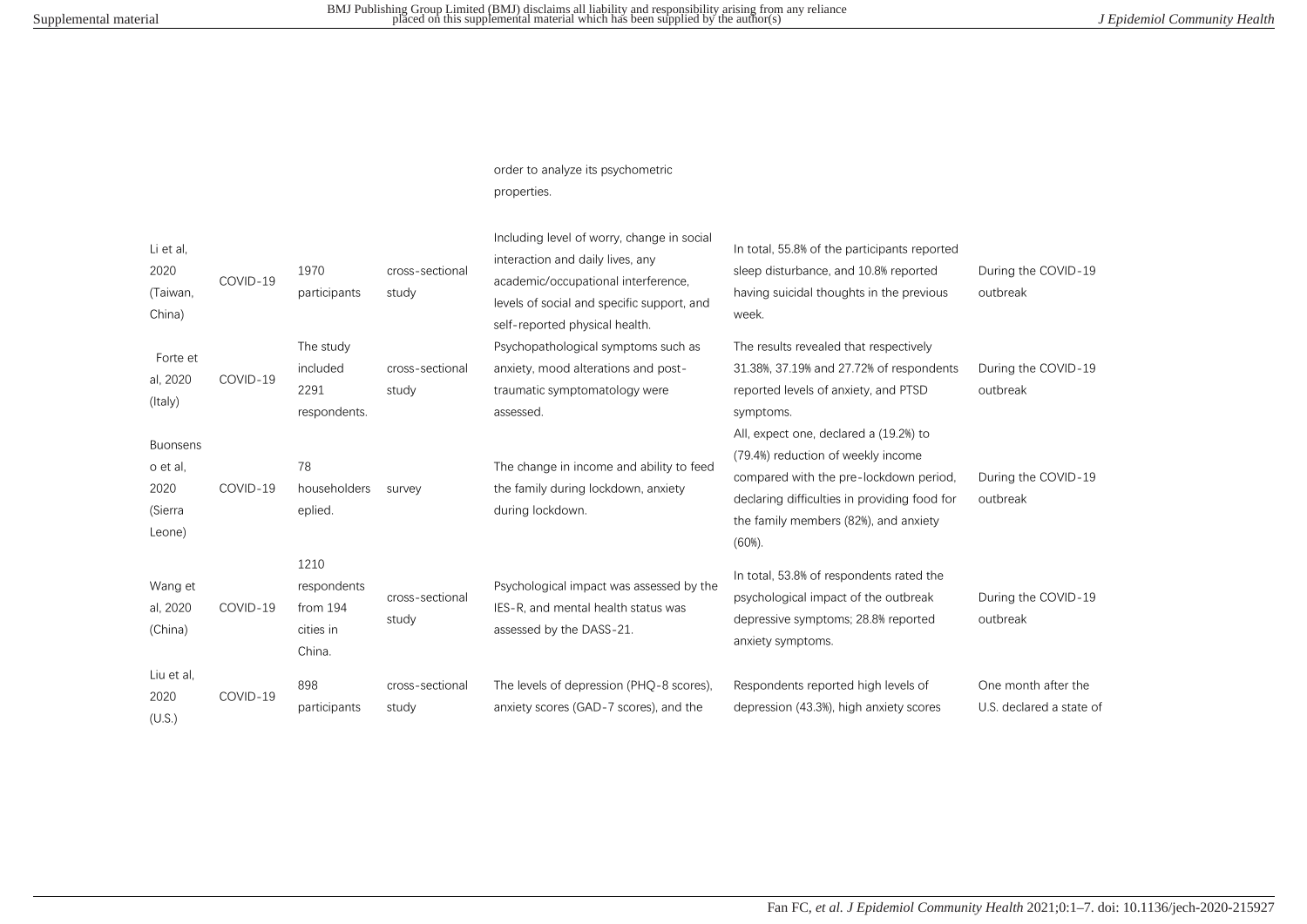|                                |          |                             |                          | levels of PTSD symptoms (PCL-C scores)<br>were measured.                                                                                                                                                                                                                               | (45.4%), and high levels of PTSD symptoms<br>(31.8%).                                                                                                                                                                                                   | emergency due to<br>COVID-19    |
|--------------------------------|----------|-----------------------------|--------------------------|----------------------------------------------------------------------------------------------------------------------------------------------------------------------------------------------------------------------------------------------------------------------------------------|---------------------------------------------------------------------------------------------------------------------------------------------------------------------------------------------------------------------------------------------------------|---------------------------------|
| Lei et al.<br>2020<br>(China)  | COVID-19 | 1593<br>participants        | cross-sectional<br>study | Data were collected using the self-rating<br>anxiety scale (SAS) and the self-rating<br>depression scale (SDS).<br>The questionnaire consisted of three                                                                                                                                | The prevalence of anxiety and depression<br>was approximately 8.3% and 14.6%,<br>respectively.                                                                                                                                                          | During the COVID-19<br>outbreak |
| Wang et<br>al, 2020<br>(China) | COVID-19 | 123<br>participants         | cross-sectional<br>study | parts, including socio-demographic<br>characteristics and COVID-19 epidemic-<br>related factors, the PSOI, and SAS and<br>SDS.                                                                                                                                                         | 38% of pediatric HCWs were suffering<br>from sleep disturbance, in addition, 7%<br>and 25% of pediatric healthcare workers<br>had anxiety and depression.                                                                                               | During the COVID-19<br>outbreak |
| Que et al,<br>2020<br>(China)  | COVID-19 | A total of<br>2285 HCWs     | cross-sectional<br>study | Psychological problems were assessed<br>using the Generalized Anxiety Disorder<br>Scale, Patient Health Questionnaire and<br>Insomnia Severity Index.<br>The demographical data and self-                                                                                              | The prevalence of symptoms of anxiety,<br>depression, insomnia and the overall<br>psychological problems was 46.04%,<br>44.37%, 28.75% and 56.59%, respectively.                                                                                        | During the COVID-19<br>outbreak |
| Ren et al,<br>2020<br>(China)  | COVID-19 | A total of<br>1172 subjects | cross-sectional<br>study | assessment results of the following 8<br>common mental states: depression<br>(PHQ-9), anxiety (GAD-7), somatization<br>(SOM of SCL-90), stress (PSS-10),<br>psychological resilience (CD-RISC-10).<br>suicidal ideation and behavior (MINI<br>suicidality module), insomnia (ISI), and | The incidence of most mental disorders<br>was as follows: 18.8% of depression, 13.3%<br>of anxiety, 7.6% of mental health<br>problems, 2.8% of high risk of suicidal and<br>behavior, 7.2% of clinical insomnia, and<br>7.0% of clinical PTSD symptoms. | During the COVID-19<br>outbreak |

stress disorder (ASDS & PCL-5).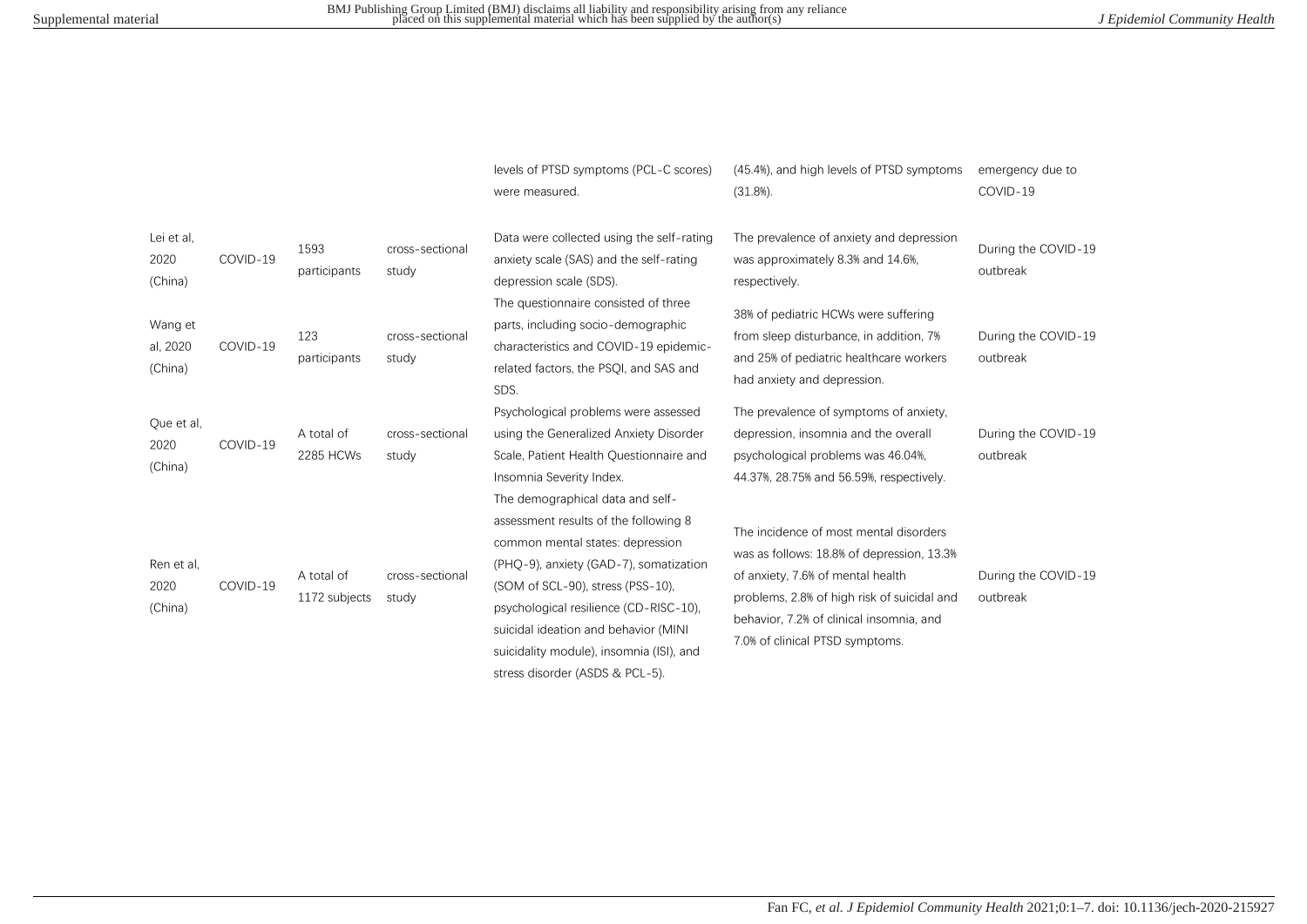| Vaughan<br>et al,<br>2020<br>(USA)                | COVID-19 | 3604<br>responses<br>received.                     | cross-sectional<br>study | An anonymous 26-item online<br>questionnaire to measure the anxiety and<br>depressive disorder.                                                                                                  | One-third of respondents had a prior<br>diagnosis of an anxiety disorder, and 11%<br>reported taking anxiolytic medications;<br>over one-quarter had a prior diagnosis of<br>a depressive disorder and 11% reported<br>taking antidepressant medications. | During the COVID-19<br>outbreak         |
|---------------------------------------------------|----------|----------------------------------------------------|--------------------------|--------------------------------------------------------------------------------------------------------------------------------------------------------------------------------------------------|-----------------------------------------------------------------------------------------------------------------------------------------------------------------------------------------------------------------------------------------------------------|-----------------------------------------|
| Zhu et al.<br>2020<br>(China)                     | COVID-19 | 922<br>participants                                | cross-sectional<br>study | The psychological status was evaluated<br>using the (SCL-90.                                                                                                                                     | 18.3% had psychological health problems.                                                                                                                                                                                                                  | During the COVID-19<br>outbreak         |
| Wang et<br>al, 2020<br>(China)                    | COVID-19 | 1738<br>respondents                                | longitudinal<br>study    | Psychological impact and mental health<br>status were assessed by the Impact of<br>Event Scale-Revised (IES-R) and the<br>DASS-21, respectively.                                                 | Stress, anxiety and depression were noted<br>in 8.1%, 28.8% and 16.5%, respectively.                                                                                                                                                                      | The epidemic's peak<br>four weeks later |
| Wang et<br>al, 2020<br>(China)                    | COVID-19 | 44,447<br>college<br>students                      | cross-sectional<br>study | The SAS and the CES-D Scale were used<br>to define the anxiety and depression<br>symptom, respectively.                                                                                          | The prevalence of anxiety and depression<br>symptom was 7.7% and 12.2%, respectively.                                                                                                                                                                     | During the COVID-19<br>outbreak         |
| Alkhamee<br>s et al,<br>2020<br>(Saudi<br>Arabia) | COVID-19 | 1160<br>respondents<br>of the<br>general<br>public | cross-sectional<br>study | The outcomes were assessed using<br>Patient Health Ouestionnaire-2 and<br>Generalized Anxiety Disorder-2.<br>Participants with sleep disturbances<br>completed the Insomnia Severity Index.      | 23.6% psychological impact of the<br>outbreak, 28.3%, 24%, and 22.3% reported<br>depressive, anxiety, and stress symptoms,<br>respectively.                                                                                                               | During the COVID-19<br>outbreak         |
| Gualano<br>et al,<br>2020(Italy                   | COVID-19 | The sample<br>size was 1515                        | cross-sectional<br>study | Questionnaires assessed socio-<br>demographics characteristic, behaviors<br>and healthcare access. The outcomes<br>were assessed using Patient Health<br>Ouestionnaire-2 and Generalized Anxiety | Depression and anxiety symptom<br>prevalence was 24.7% and 23.2%; 42.2%<br>had sleep disturbances and, among them,<br>17.4% reported moderate/severe<br>insomnia.                                                                                         | During the COVID-19<br>outbreak         |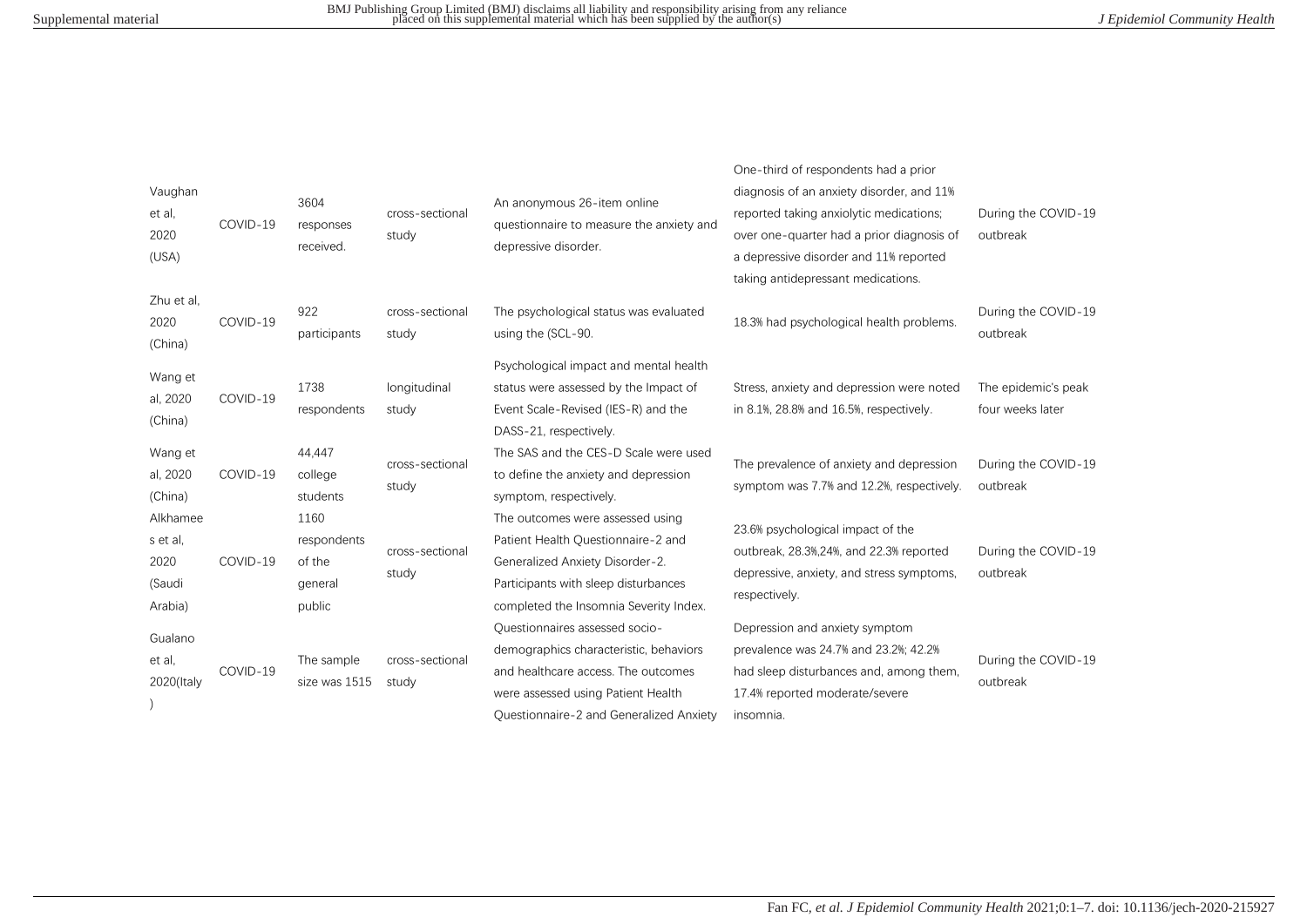Disorder-2. Participants with sleep disturbances completed the Insomnia Severity Index.

| Moreno<br>et al,<br>2020<br>(Spain)     | COVID-19 | 1422 health<br>workers        | cross-sectional<br>study | Posttraumatic stress: The IES-R; Anxiety<br>and depression: The Spanish adaptation<br>of the HADS.                                | A total of 56.6% of HCWs present<br>symptoms of posttraumatic stress<br>disorder, 58.6% anxiety disorder, 46%<br>depressive disorder and 41.1% feel<br>emotionally drained. | During the COVID-19<br>outbreak |
|-----------------------------------------|----------|-------------------------------|--------------------------|-----------------------------------------------------------------------------------------------------------------------------------|-----------------------------------------------------------------------------------------------------------------------------------------------------------------------------|---------------------------------|
| Xiao et al.<br>2020<br>(China)          | COVID-19 | 933 students                  | cross-sectional<br>study | Patient Generalized Anxiety Disorder-7<br>and Health Questionnaire-9 were used to<br>measure anxiety disorders and<br>depression. | Prevalence of anxiety disorder was 17.1%<br>and depression was 25.3%.                                                                                                       | During the COVID-19<br>outbreak |
| El-Zoghb<br>y et al,<br>2020<br>(Egypt) | COVID-19 | 510 Egyptian<br>adults        | cross-sectional<br>study | Impact of Event Scale-Revised (IES-R)<br>was used.                                                                                | About 211 (41.4%) suffered a severe<br>impact.                                                                                                                              | During the COVID-19<br>outbreak |
| Karasar et<br>al,<br>2020(Turk<br>ey)   | COVID-19 | A total of 518<br>individuals | cross-sectional<br>study | "Short Psychological Resilience Scale"<br>and the "Beck Depression Scale" were<br>used to collect data.                           | The prevalence of depression was 16.6%.                                                                                                                                     | During the COVID-19<br>outbreak |
| Ran et al.<br>2020(Chi<br>na)           | COVID-19 | 1770 Chinese<br>citizens      | cross-sectional<br>study | The analyses were done through the CD-<br>RISC, the PHQ-9, the GAD-7 scale, and<br>the PHQ-15 scale.                              | The prevalence of depression, anxiety,<br>somatization symptoms was found to be<br>47.1%, 31.9%, 45.9%, respectively.                                                       | During the COVID-19<br>outbreak |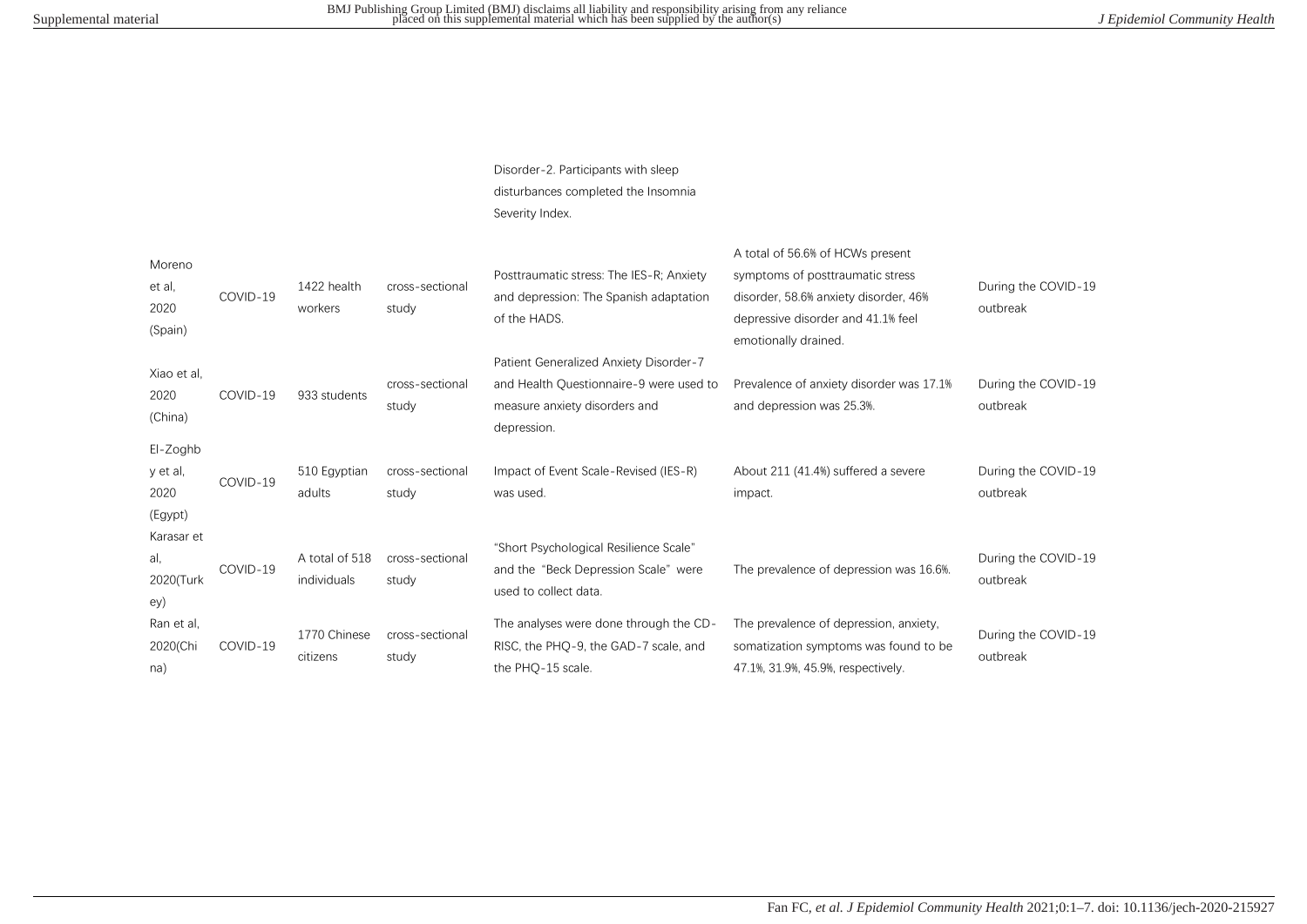| Si et al,<br>2020<br>(China)             | COVID-19 | 863 medical<br>care workers                                                                      | cross-sectional<br>study | IES-6, Depression, Anxiety and Stress<br>Scale (DASS) and related psychosocial<br>factors like perceived threat, social<br>support and coping strategies.                                              | The proportion of having symptoms of<br>depression, anxiety and stress were 13.6,<br>13.9 and 8.6%, respectively.                                                                                                                          | During the COVID-19<br>outbreak |
|------------------------------------------|----------|--------------------------------------------------------------------------------------------------|--------------------------|--------------------------------------------------------------------------------------------------------------------------------------------------------------------------------------------------------|--------------------------------------------------------------------------------------------------------------------------------------------------------------------------------------------------------------------------------------------|---------------------------------|
| Li et al,<br>2020<br>(China)             | COVID-19 | 176 frontline<br>nurses                                                                          | cross-sectional<br>study | Anxiety was determined using the<br>Hamilton anxiety scale.                                                                                                                                            | 77.3% (136/176) had anxiety.                                                                                                                                                                                                               | During the COVID-19<br>outbreak |
| Cai et al,<br>2020<br>(China             | COVID-19 | 1173<br>frontline and<br>1173 age-<br>and sex-<br>matched<br>non-frontline<br>medical<br>workers | case-control<br>study    | A set of online questionnaires were used<br>to measure mental problems (i.e., anxiety,<br>insomnia, and depressive symptoms),<br>and help-seeking behavior and<br>treatment for these mental problems. | Frontline medical workers had higher<br>rates of any mental problem (52.6% vs.<br>34.0%), anxiety symptoms (15.7% vs. 7.4%),<br>depressed mood (14.3% vs. 10.1%) and<br>insomnia (47.8% vs. 29.1%) than non-<br>frontline medical workers. | During the COVID-19<br>outbreak |
| Xiao et al.<br>2020<br>(China)           | COVID-19 | 958 effective<br>responses                                                                       | cross-sectional<br>study | The prevalence of stress, anxiety and<br>depression were determined by using<br>PSS-14 and HAD.                                                                                                        | 54.2% and 58% of participants had<br>symptoms of anxiety and depression.                                                                                                                                                                   | During the COVID-19<br>outbreak |
| Casagran<br>de et al.<br>2020<br>(Italy) | COVID-19 | 2291<br>respondents.                                                                             | cross-sectional<br>study | Sleep quality, sleep disorders,<br>generalized anxiety symptoms,<br>psychological distress, and PTSD<br>symptomatology related to COVID-19<br>were assessed.                                           | 57.1% of participants reported poor sleep<br>quality, 32.1% high anxiety, 41.8% high<br>distress, and 7.6% reported PTSD<br>symptomatology.                                                                                                | During the COVID-19<br>outbreak |
| An et al,<br>2020<br>(China)             | COVID-19 | 1103<br>Emergency                                                                                | cross-sectional<br>study | Depression and QOL were measured<br>using the 9-item Patient Health<br>Questionnaire, and the World Health                                                                                             | The overall prevalence of depression in<br>1103 ED nurses was 43.61%.                                                                                                                                                                      | During the COVID-19<br>outbreak |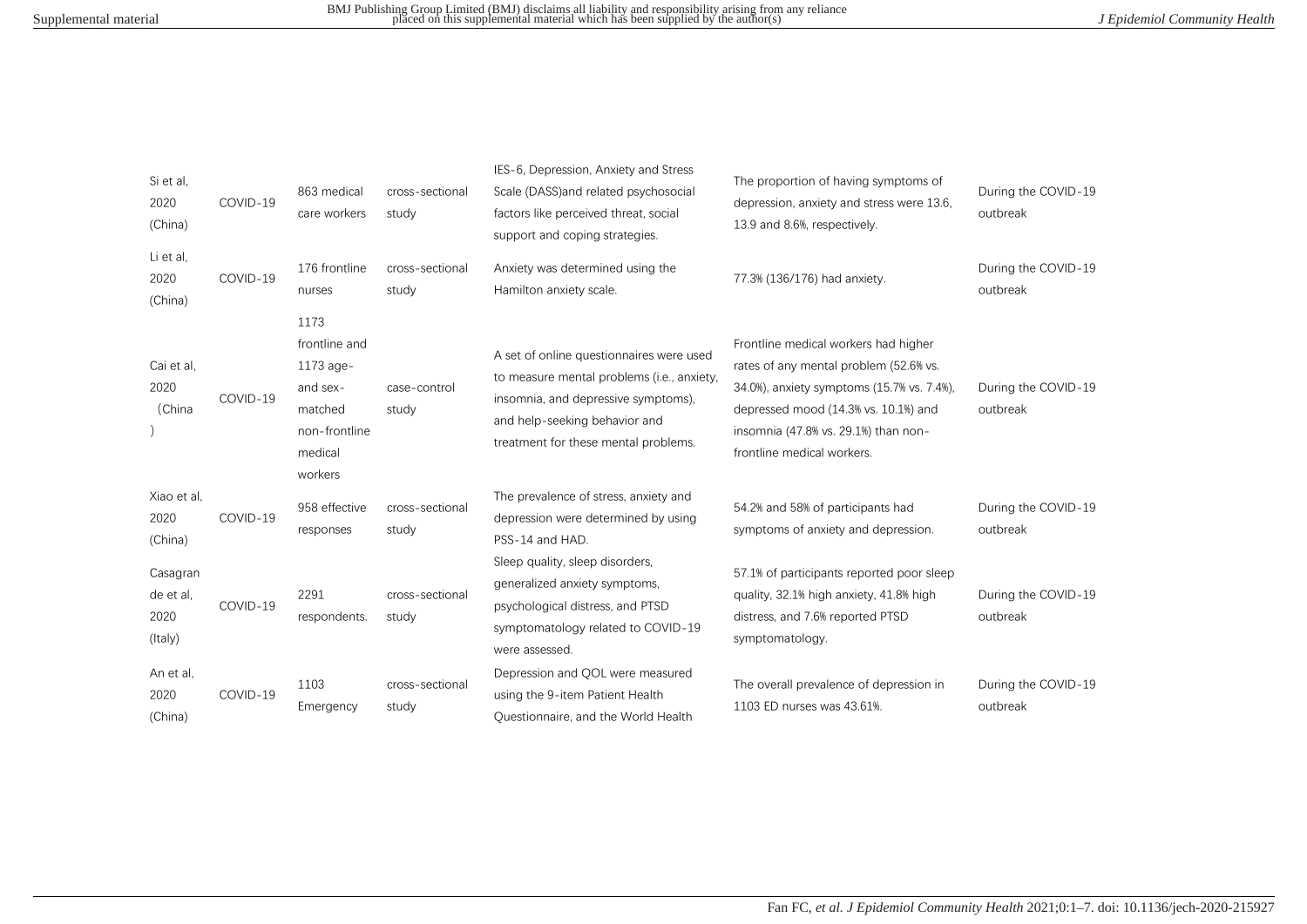## Organization Quality of Life

Questionnaire-Brief Version, respectively.

| Chen et<br>al, 2020<br>(China)           | COVID-19 | A total of 31<br>inpatients                                  | cross-sectional<br>study | The depression module of the PHQ-9,<br>the GAD-7 scale, and the SRQ-20 mental<br>health self-assessment questionnaire<br>were used to assess depression, anxiety,<br>and overall mental health.                                                                                                                                 | 32.3% had symptoms of depression and<br>19.4% had symptoms of anxiety.                                                                                | During the COVID-19<br>outbreak |
|------------------------------------------|----------|--------------------------------------------------------------|--------------------------|---------------------------------------------------------------------------------------------------------------------------------------------------------------------------------------------------------------------------------------------------------------------------------------------------------------------------------|-------------------------------------------------------------------------------------------------------------------------------------------------------|---------------------------------|
| McCracke<br>n et al,<br>2020<br>(Sweden) | COVID-19 | $n=1,212;$<br>mean age<br>$36.1$ years;<br>73% women         | cross-sectional<br>study | Standardized measures of depression,<br>anxiety, and insomnia as well as<br>measures of risk and vulnerability factors<br>known to be associated with poor mental<br>health outcomes.                                                                                                                                           | The findings show levels of depression,<br>anxiety, and insomnia in Sweden, at rates<br>of 30%, 24.2%, and 38%, respectively.                         | During the COVID-19<br>outbreak |
| Zhang et<br>al, 2020<br>(China)          | COVID-19 | A total of<br>1342 subjects<br>participated<br>in this study | cross-sectional<br>study | A self-administrated smartphone<br>questionnaire based on the PHQ-9 and<br>psychological and behavioral responses<br>was distributed to the general public.<br>Hierarchical multiple regression analysis<br>and multivariate logistic regression<br>analysis were conducted to explore the<br>associated factors of depression. | The prevalence of depression among the<br>general public during the COVID-19<br>pandemic was 182/1342 (13.6%).                                        | During the COVID-19<br>outbreak |
| Ning et<br>al, 2020<br>(China)           | COVID-19 | The 612<br>neurology<br>staff<br>members                     | cross-sectional<br>study | Symptoms of anxiety and depression<br>were assessed by the Chinese version of<br>the SAS and SDS.                                                                                                                                                                                                                               | The prevalence of probable anxiety and<br>depression in neurological nurses (20.3)<br>and 30.2%) was higher than that in doctors<br>(12.6 and 20.2%). | During the COVID-19<br>outbreak |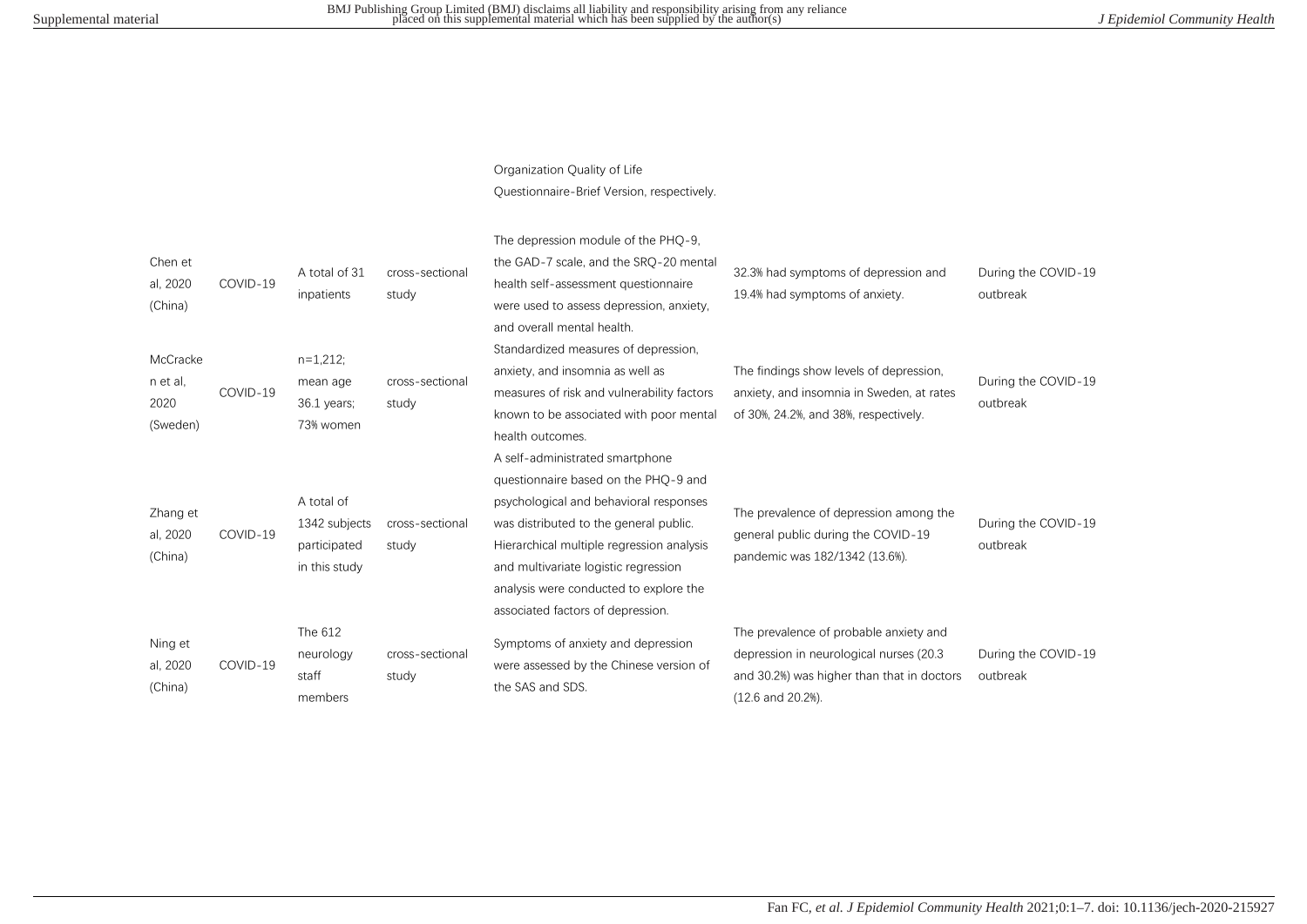| Khanal et<br>al, 2020<br>(Nepal) | COVID-19 | A total of 475<br><b>HCWs</b>                                                | cross-sectional<br>study | Anxiety and depression were measured<br>using a 14-item Hospital Anxiety and<br>Depression Scale and insomnia was<br>measured by using a 7-item Insomnia<br>Severity Index.                                                               | 41.9% of HCWs had symptoms of anxiety.<br>37.5% had depression symptoms and<br>33.9% had symptoms of insomnia.                                                                                                                     | During the COVID-19<br>outbreak |
|----------------------------------|----------|------------------------------------------------------------------------------|--------------------------|-------------------------------------------------------------------------------------------------------------------------------------------------------------------------------------------------------------------------------------------|------------------------------------------------------------------------------------------------------------------------------------------------------------------------------------------------------------------------------------|---------------------------------|
| Liang et<br>al, 2020<br>(China)  | COVID-19 | A total of 899<br>frontline<br>medical<br>workers and<br>1104<br>respondents | cross-sectional<br>study | Depression, anxiety, insomnia, and<br>resilience were<br>assessed via the PHQ-9, GAD-7, ISI, and<br>abbreviated CD-RISC-10, respectively.                                                                                                 | 23.33%, 16.67%, and 6.67% of the general<br>population in Hubei Province and 18.25%,<br>9.22%, and 7.17% of the general population<br>in other regions reported symptoms of<br>depression, anxiety, and insomnia,<br>respectively. | During the COVID-19<br>outbreak |
| Dai et al,<br>2020<br>(China)    | COVID-19 | A total of 307<br>patients                                                   | cross-sectional<br>study | The questionnaire consisted of a set of<br>items on demographic characteristics, a<br>set of items on clinical characteristics, the<br>Self-Rating Anxiety Scale, Self-Rating<br>Depression Scale, and Pittsburgh Sleep<br>Quality Index. | The prevalence of anxiety and depressive<br>symptoms were 18.6% and 13.4%,<br>respectively.                                                                                                                                        | During the COVID-19<br>outbreak |
| Xu et al,<br>2020<br>(China)     | COVID-19 | 8817 hospital<br>workers                                                     | cross-sectional<br>study | An online survey was conducted to<br>collect sociodemographic features,<br>epidemic-related factors, results of PHO-<br>9, GAD-7, PHO-15, SSI, and the score of<br>stress and support scales.                                             | The prevalence of depression, anxiety,<br>somatic symptoms, and SSI were 30.2%,<br>20.7%, 46.2%, and 6.5%, respectively.                                                                                                           | During the COVID-19<br>outbreak |
| Fang et<br>al, 2020<br>(China)   | COVID-19 | A total of 191<br>front-line<br>non-medical<br>workers                       | cross-sectional<br>study | The PANAS, the SRQ and the PHQ were<br>used.                                                                                                                                                                                              | 50.3% 96 participants reported the<br>clinically significant symptoms of<br>depression.                                                                                                                                            | During the COVID-19<br>outbreak |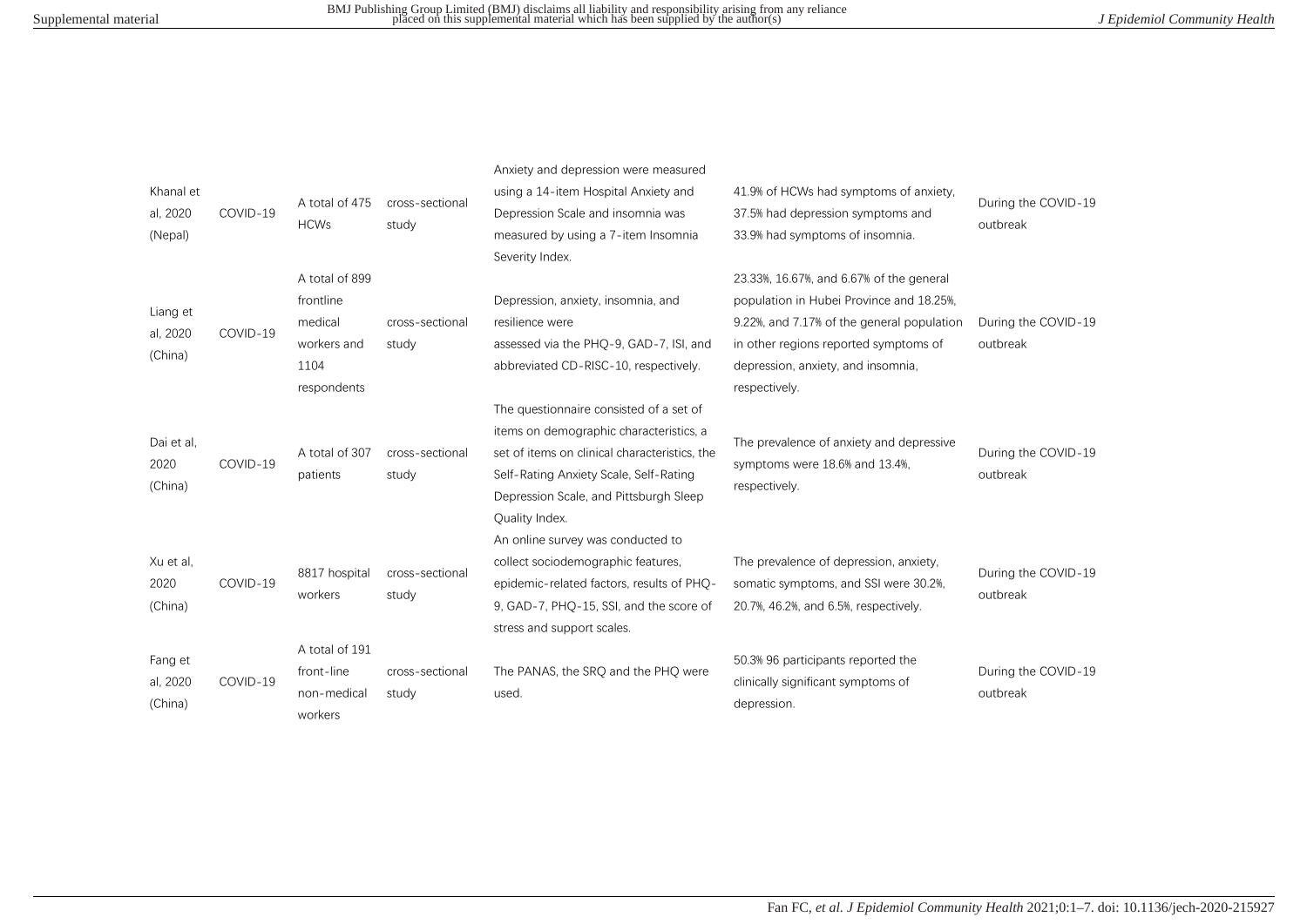| Islam et<br>al, 2020<br>(Banglade<br>sh) | COVID-19 | 1311<br>community-<br>dwelling<br>individuals | cross-sectional<br>study | An online survey assessing socio-<br>demographic variables and using the<br>Panic Disorder Severity Scale and GAD-7<br>to assess panic and anxiety<br>symptomatology, respectively. Binary<br>logistic regression analyses were<br>conducted. | Estimates of panic and generalized anxiety<br>were 79.6%, and 37.3%, respectively.                                                                   | During the COVID-19<br>outbreak |
|------------------------------------------|----------|-----------------------------------------------|--------------------------|-----------------------------------------------------------------------------------------------------------------------------------------------------------------------------------------------------------------------------------------------|------------------------------------------------------------------------------------------------------------------------------------------------------|---------------------------------|
| Fong et<br>al, 2020<br>(Hong<br>Kong)    | COVID-19 | 590 eligible<br>participants                  | cross-sectional<br>study | Mental status was made up of 10 items,<br>nine of which were adopted from the<br>validated PHO-9.                                                                                                                                             | Additionally, approximately one third of<br>the participants (29.7%) had moderate to<br>severe depression.                                           | During the COVID-19<br>outbreak |
| Wang et<br>al, 2020<br>(China)           | COVID-19 | A total of 274<br>respondents                 | cross-sectional<br>study | Anxiety, depression, sleep quality, stress<br>and resilience were evaluated using<br>scales including GAD-7, PHQ-9, PSQI,<br>PSS-14, and CD-RISC-10.                                                                                          | The overall prevalence of anxiety,<br>depression and insomnia were 13.9%<br>(9.8%-18%), 16.1 (11.7%-20.4%) and 19.7%<br>(15.0%-24.4%), respectively. | During the COVID-19<br>outbreak |
| Song et<br>al, 2020<br>(China)           | COVID-19 | A total of<br>14,825<br>doctors and<br>nurses | cross-sectional<br>study | The social support of participants was<br>measured by the PSSS, the CES-D was<br>used to assess depressive symptoms,<br>PTSD was assessed by the PCL-5.                                                                                       | The prevalence rates of depressive<br>symptoms and PTSD were 25.2% and 9.1%.<br>respectively.                                                        | During the COVID-19<br>outbreak |
| Naser et<br>al, 2020<br>(Jordan)         | COVID-19 | A total of<br>4,126<br>individuals            | cross-sectional<br>study | The PHQ-9 and Generalized Anxiety<br>Disorder-7 (GAD-7) were used to assess<br>depression and anxiety.                                                                                                                                        | The prevalence of depression and anxiety<br>among the entire study participants was<br>23.8% and 13.1%, respectively.                                | During the COVID-19<br>outbreak |
| Duan et<br>al, 2020<br>(China)           | COVID-19 | 359 children<br>and 3254<br>adolescents       | cross-sectional<br>study | Spence Child Anxiety Scale, Child<br>Depression Inventory and Coping style<br>Scale.                                                                                                                                                          | 22.28% respondents were suffering from<br>depressive symptoms.                                                                                       | During the COVID-19<br>outbreak |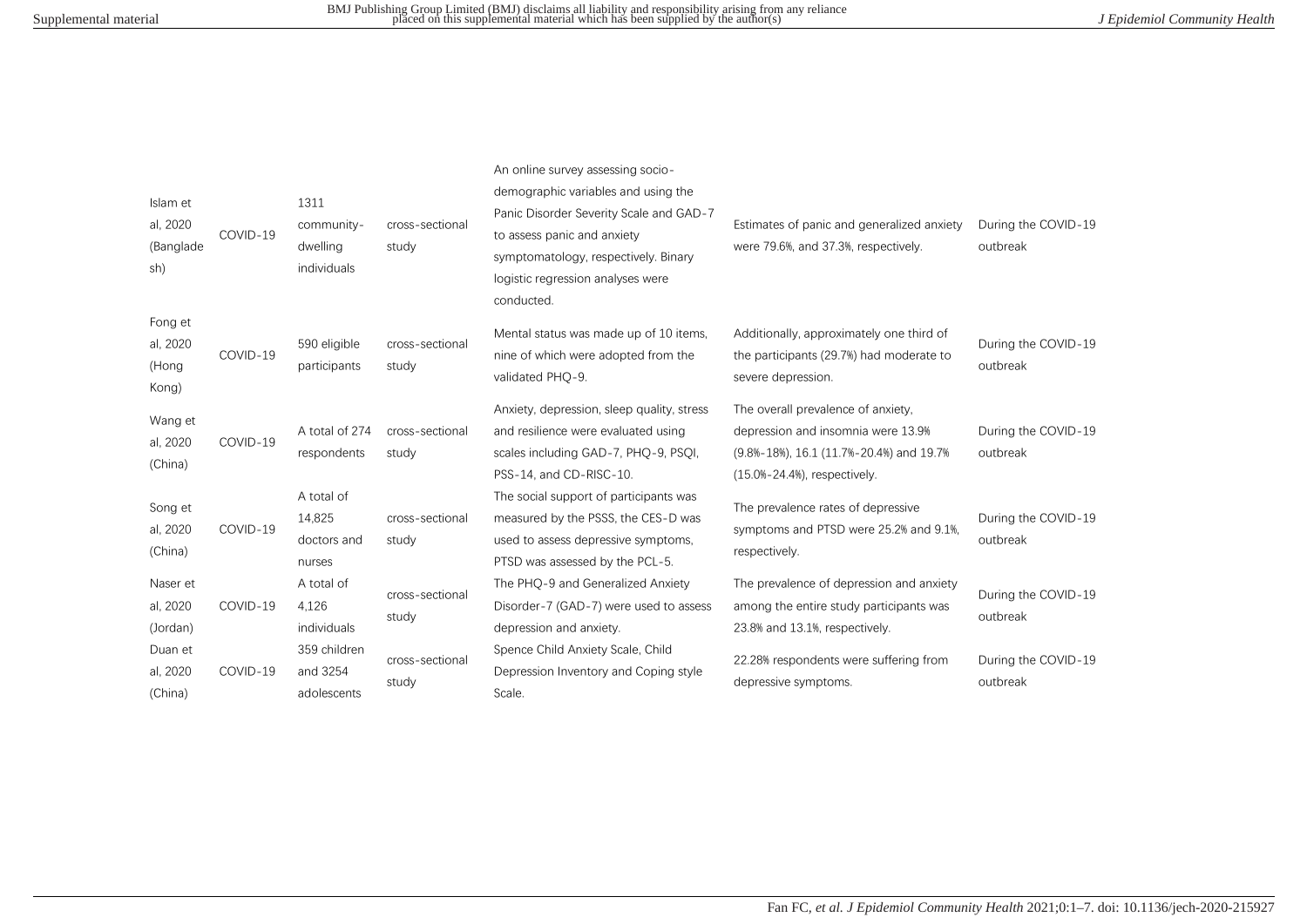| Fu et al,<br>2020<br>(China)                        | COVID-19 | A total of<br>1242 Wuhan<br>residents<br>investigated | cross-sectional<br>study | Multivariate logistic regression models<br>were used to evaluate the association<br>between demographic factors and<br>anxiety, depression, sleep disorder, and<br>passive coping style.                                                               | 27.5% had anxiety, 29.3% had depression,<br>30.0% had a sleep disorder, and 29.8% had<br>a passive response                                         | During the COVID-19<br>outbreak |
|-----------------------------------------------------|----------|-------------------------------------------------------|--------------------------|--------------------------------------------------------------------------------------------------------------------------------------------------------------------------------------------------------------------------------------------------------|-----------------------------------------------------------------------------------------------------------------------------------------------------|---------------------------------|
| Bäuerle et<br>al, 2020<br>(Germany                  | COVID-19 | 15 704<br>German<br>residents                         | cross-sectional<br>study | Besides demographics, GAD-7, PHQ-2<br>and DT were assessed.                                                                                                                                                                                            | Generalized anxiety (44.9%), depression<br>(14.3%), psychological distress (65.2%) and<br>COVID-19-related fear (59%).                              | During the COVID-19<br>outbreak |
| Islam et<br>al, 2020<br>(Banglade<br>sh)            | COVID-19 | A total of 476<br>university<br>students              | cross-sectional<br>study | Depression was determined by using the<br>PHO-9. Anxiety was evaluated by using<br>the GAD-7.                                                                                                                                                          | Around 15% of the students reportedly<br>had depression, whereas 18.1% were<br>suffering from anxiety.                                              | During the COVID-19<br>outbreak |
| Civantos<br>BA et al,<br>2020<br>(Pennsylv<br>ania) | COVID-19 | A total of 349<br>physicians                          | cross-sectional<br>study | Burnout, anxiety, distress, and depression<br>were assessed by the single-item Mini-Z<br>Burnout Assessment, 7-item Generalized<br>Anxiety Disorder Scale, 15-item Impact of<br>Event Scale, and 2-item Patient Health<br>Questionnaire, respectively. | Anxiety, distress, burnout, and depression<br>were reported in 167 (47.9%), 210 (60.2%),<br>76 (21.8%), and 37 (10.6%) physicians,<br>respectively. | During the COVID-19<br>outbreak |
| Nie et al,<br>2020<br>(China)                       | COVID-19 | A total of 78<br>patients                             | cross-sectional<br>study | Depression was assessed using the SDS.<br>Anxiety was assessed using the SAS.                                                                                                                                                                          | Prevalence of depression and anxiety<br>symptoms were diagnosed in 35.9% and<br>38.5% of the patients, respectively.                                | During the COVID-19<br>outbreak |
| Wang et<br>al, 2020<br>(China)                      | COVID-19 | A total of<br>2737 HCWs                               | cross-sectional<br>study | The questionnaires consisted of three<br>elements: baseline characteristics, PSQI,<br>and HADS. The primary outcome<br>variables were PQSI, anxiety and                                                                                                | About 61.6% of the respondents reported<br>sleep problems, 22.6% experienced<br>anxiety, and 35% exhibited depressive<br>symptoms.                  | During the COVID-19<br>outbreak |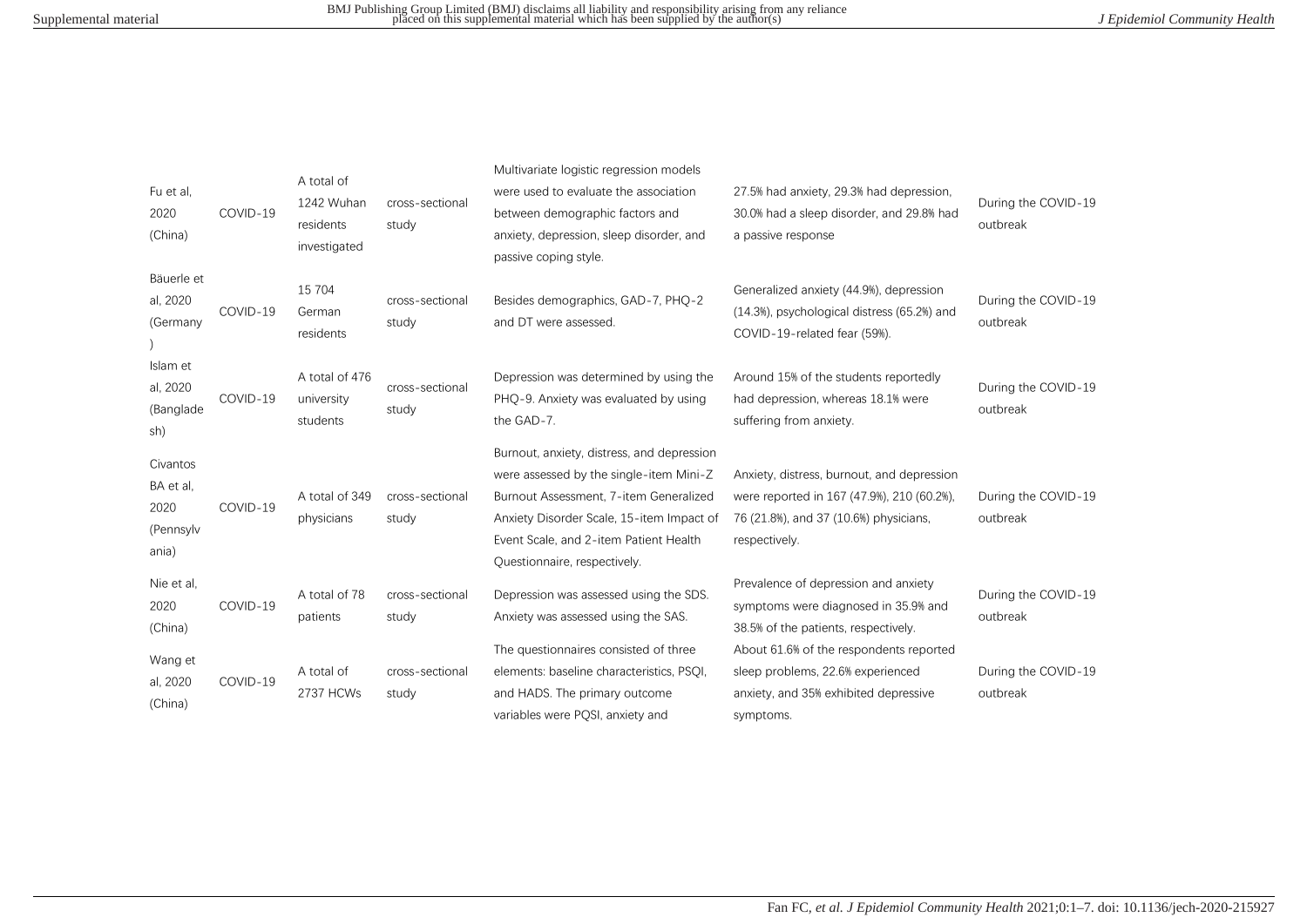depression scores of non-medical staff,

|                                                      |          |                                          |                          | non-frontline medical staff and frontline<br>medical staff.                                                                                                                     |                                                                                                                                                   |                                 |
|------------------------------------------------------|----------|------------------------------------------|--------------------------|---------------------------------------------------------------------------------------------------------------------------------------------------------------------------------|---------------------------------------------------------------------------------------------------------------------------------------------------|---------------------------------|
| Chi et al.<br>2020<br>(China)                        | COVID-19 | 2,038<br>completed<br>the survey.        | cross-sectional<br>study | Poor mental health included prevalence<br>of clinically-relevant anxiety and<br>depressive symptoms.                                                                            | Prevalence of PTSD, anxiety, and<br>depressive symptoms, and PTG was 30.8,<br>15.5, 23.3, and 66.9% respectively.                                 | During the COVID-19<br>outbreak |
| Ying et al,<br>2020<br>(China)                       | COVID-19 | 845<br>participants                      | cross-sectional<br>study | Mental health status was assessed using<br>the Chinese versions of the GAD-7 and<br>PHQ-9.                                                                                      | The prevalence of anxiety and depression<br>symptoms were respectively 33.73% and<br>29.35%                                                       | During the COVID-19<br>outbreak |
| Zhou et<br>al, 2020<br>(China)                       | COVID-19 | 4805 female<br>adolescents               | cross-sectional<br>study | Depression was assessed using the CES-<br>D. and the correlative factors of<br>depression were analyzed.                                                                        | Of them, 1899 (39.5%) suffered from<br>depression.                                                                                                | During the COVID-19<br>outbreak |
| Wang et<br>al, 2020<br>(China)                       | COVID-19 | 19,372 valid<br>questionnaire<br>S       | cross-sectional<br>study | Psychological distress and sleep<br>problems were measured by the<br>Generalized Anxiety Disorder-7, the<br>Patient Health Ouestionnaire-9, and the<br>Insomnia Severity Index. | 12.2% of the participants had anxiety<br>symptoms11.0% were likely to have<br>depression symptoms 13.3% of participants<br>had insomnia symptoms. | During the COVID-19<br>outbreak |
| Effati-<br>Daryani<br>et al.<br>2020<br>$($ lran $)$ | COVID-19 | 205 pregnant<br>women                    | cross-sectional<br>study | The data collection tool was the socio-<br>demographic characteristics<br>questionnaire and the DASS-21<br>(Depression, Anxiety and Stress Scale-<br>$21$ ).                    | Depression, stress, and anxiety symptoms<br>were observed in 32.7, 32.7, and 43.9% of<br>the participants.                                        | During the COVID-19<br>outbreak |
| Almater<br>et al.<br>2020                            | COVID-19 | One hundred<br>and seven<br>participants | a simple random<br>study | Four validated psychiatric assessment<br>tools were used to detect symptoms of<br>depression, anxiety, insomnia, and stress<br>perception.                                      | About half of the physicians exhibited<br>symptoms of depression (50.5%), anxiety<br>(46.7%), and insomnia (44.9%).                               | During the COVID-19<br>outbreak |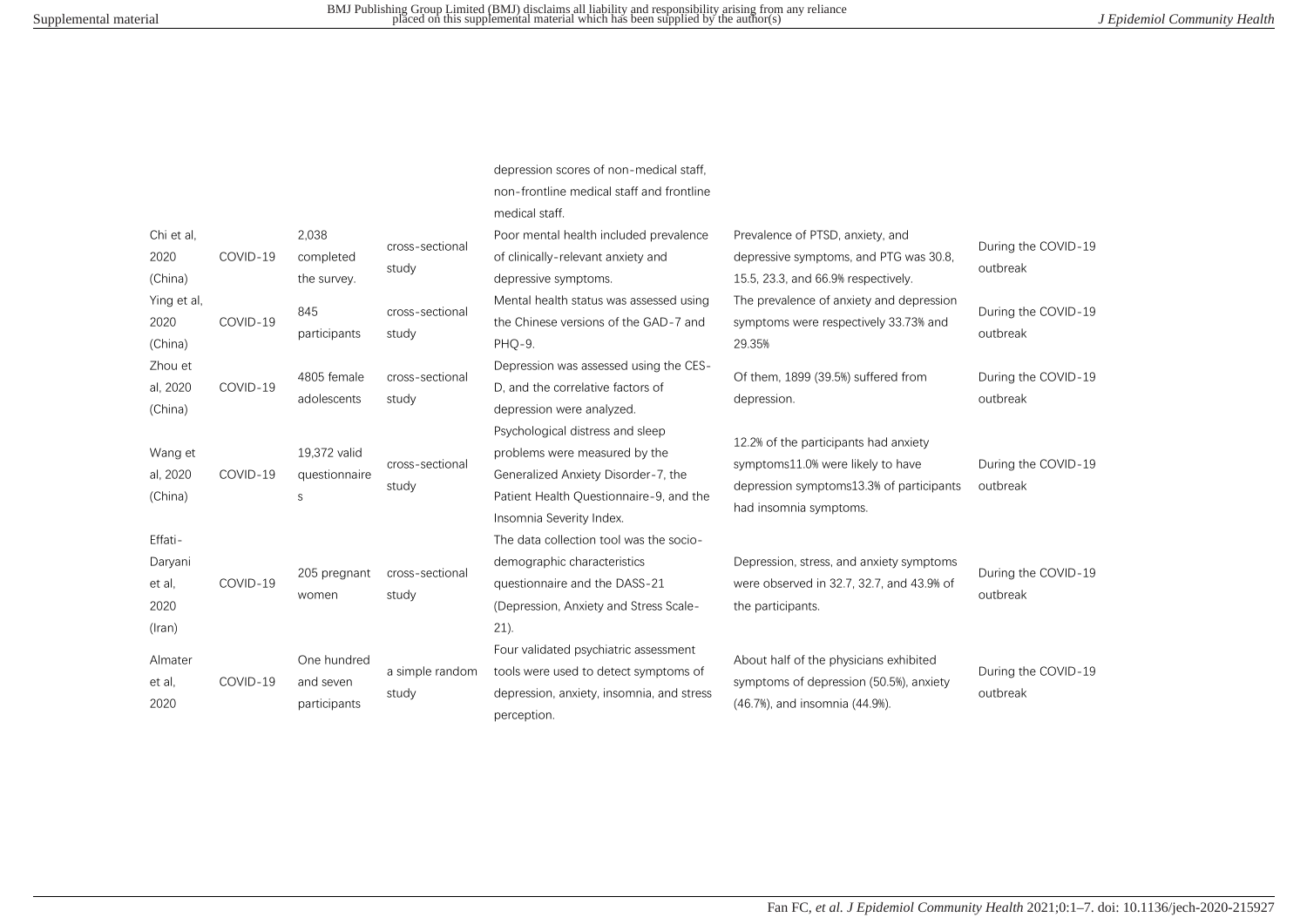(Saudi

Arabia)

| Rossi et    |          |                       |                 | Selected outcomes were PTSS.              | PTSS were 37%, 17.3% for depression,                                                  |                                 |
|-------------|----------|-----------------------|-----------------|-------------------------------------------|---------------------------------------------------------------------------------------|---------------------------------|
|             | COVID-19 | 8147                  | cross-sectional | depression, anxiety, insomnia, perceived  | 20.8% for anxiety, 7.3% for insomnia, 21.8%                                           | During the COVID-19             |
| al, 2020    |          | individuals           | study           | stress, and adjustment disorder           | for high perceived stress and 22.9% for                                               | outbreak                        |
| (Italy)     |          |                       |                 | symptoms (ADS).                           | adjustment disorder.                                                                  |                                 |
|             |          |                       |                 | The survey collected socio-demographic    |                                                                                       |                                 |
| Paz et al,  |          | A total of 759        |                 | information and severity of depressive    |                                                                                       |                                 |
| 2020        | COVID-19 | patients<br>completed | cross-sectional | symptoms using the Patient Health         | 20.3% presented moderate to severe<br>symptoms of depression and 22.5% of<br>anxiety. | During the COVID-19<br>outbreak |
| (Latin      |          |                       | study           | Ouestionnaire-9 and anxiety symptoms      |                                                                                       |                                 |
| America)    |          |                       |                 | through the Generalized Anxiety           |                                                                                       |                                 |
|             |          |                       |                 | Disorder-7.                               |                                                                                       |                                 |
| Peng et     |          | 2237                  | cross-sectional | The SDS for depression, SAS for anxiety,  | The prevalence of depressive symptom                                                  | During the COVID-19             |
| al, 2020    | COVID-19 | individuals           | study           | the PSQI for sleep quality, and the IES-R | was 6.21% in quarantined individuals.                                                 | outbreak                        |
| (China)     |          |                       |                 | for PTSS.                                 |                                                                                       |                                 |
| Tee et al,  |          | A total of            |                 |                                           | 16.3% of respondents rated the                                                        |                                 |
| 2020        |          | 1879                  | cross-sectional |                                           | psychological impact as moderate-to-                                                  | During the COVID-19             |
| (Philippin) | COVID-19 | completed             | study           | The DASS-21 and the IES-R ratings.        | severe; 16.9% reported depressive                                                     | outbreak                        |
| es)         |          | online                |                 |                                           | symptoms; 28.8% had anxiety levels; and                                               |                                 |
|             |          | surveys               |                 |                                           | 13.4% had stress levels.                                                              |                                 |
|             |          |                       |                 | The nine-item PHQ-9 was used to screen    | The prevalence of depressive symptoms,                                                |                                 |
| Imran et    |          | 10,178                | cross-sectional | and measure the severity of symptoms of   | generalized anxiety disorder and acute                                                | During the COVID-19             |
| al, 2020    | COVID-19 | postgraduate          | study           | depression. SASRO questionnaire was       | stress disorder were 26.4%, 22.6% and 4.4%,                                           | outbreak                        |
| (Pakistan)  |          | trainees              |                 | used to measure residents acute stress in | respectively.                                                                         |                                 |
|             |          |                       |                 | accordance with Diagnostic and            |                                                                                       |                                 |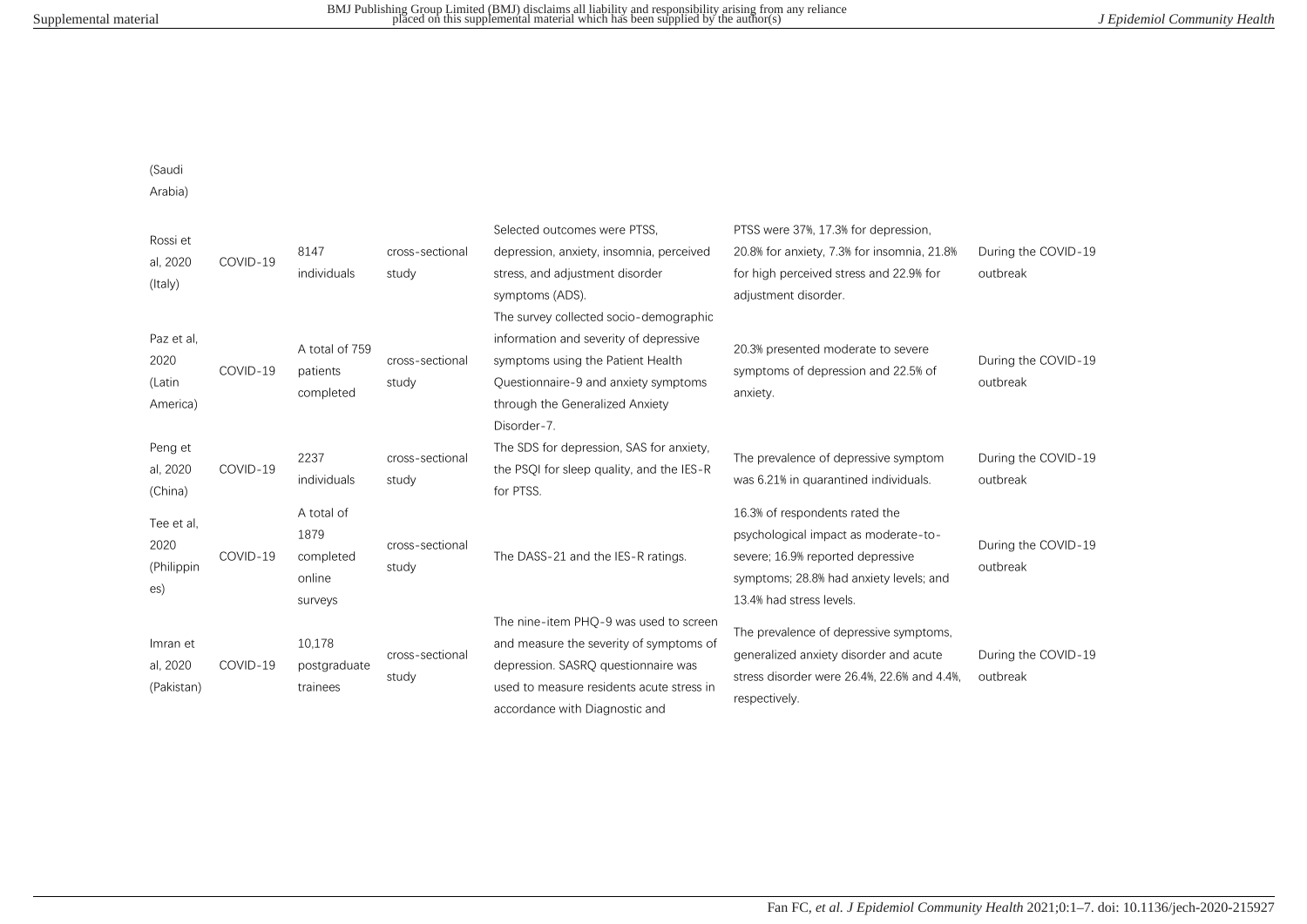| Passos et<br>al, 2020<br>(Portugal) | COVID-19 | 550<br>participants,      | cross-sectional<br>study | Statistical Manual of Mental Disorders.<br>fourth edition, criteria for acute stress<br>disorder.<br>Socio-demographic data were collected<br>in addition to four validated scales: CAGE<br>(acronym cut-annoyed-guilty-eye)<br>Questionnaire, Satisfaction with Life<br>Scale, Generalized Anxiety Disorder-7<br>and Patient Health Questionnaire-2. | The prevalence of anxiety was 71.3%, the<br>prevalence of depression was 24.7% and<br>23.8% of the sample had both depression<br>and anxiety.                                                                                                                                                          | During the COVID-19<br>outbreak |
|-------------------------------------|----------|---------------------------|--------------------------|-------------------------------------------------------------------------------------------------------------------------------------------------------------------------------------------------------------------------------------------------------------------------------------------------------------------------------------------------------|--------------------------------------------------------------------------------------------------------------------------------------------------------------------------------------------------------------------------------------------------------------------------------------------------------|---------------------------------|
| Huang et<br>al, 2020<br>(China)     | COVID-19 | A total of<br>6261 people | cross-sectional<br>study | Self-reported mental health scales<br>including the Patient Health<br>Questionnaire and Self-Rating Anxiety<br>Scale were included.<br>Symptoms of anxiety and depression                                                                                                                                                                             | 17.2% people indicated the prevalence of<br>depression, 13.5% of participants were<br>considered to have anxiety.                                                                                                                                                                                      | During the COVID-19<br>outbreak |
| Zhang et<br>al, 2020<br>(China)     | COVID-19 | 123,768<br>workers        | cross-sectional<br>study | were measured by the Zung's Self-Rating<br>Anxiety Scale and Self-Rating Depression<br>Scale.                                                                                                                                                                                                                                                         | The prevalence of anxiety and depression<br>symptoms was 3.4% and 22.8%.<br>respectively.                                                                                                                                                                                                              | During the COVID-19<br>outbreak |
| Zhou et<br>al, 2020<br>(China)      | COVID-19 | 859<br>respondents        | cross-sectional<br>study | The mental health status was assessed by<br>patient health questionnaire, generalized<br>anxiety disorder scale, insomnia severity<br>index, somatization subscale of the<br>symptom checklist 90, and PTSD<br>checklist-5.                                                                                                                           | 5.3%, 6.8%, 2.4%, 2.6%, and 0.9% of pregnant<br>women were identified to have symptoms<br>of depression, anxiety, physical<br>discomfort, insomnia, and PTSD,<br>respectively. The corresponding<br>prevalence rates among non-pregnant<br>women were 17.5%, 17.5%, 2.5%, 5.4%, 5.7%,<br>respectively. | During the COVID-19<br>outbreak |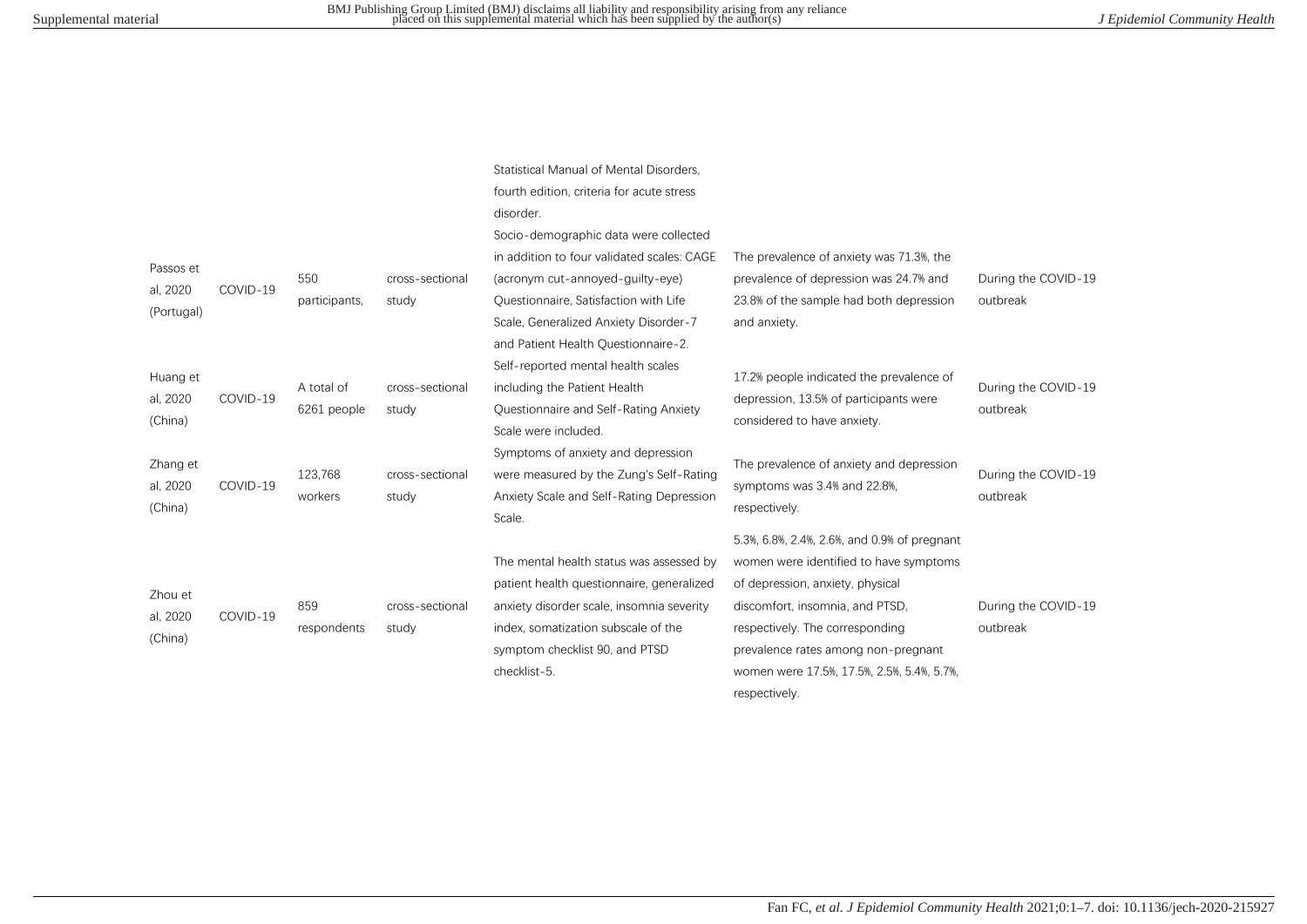| Huang et<br>al, 2020<br>(China)         | COVID-19 | A total of<br>1,172<br>respondents           | cross-sectional<br>study | All subjects were evaluated with the 7-<br>item GAD-7 scale, the somatization<br>subscale of the SCL-90-R, and the 7-item<br>ISI.                                                                    | The percentages of anxiety, somatization,<br>and insomnia were 33.02%, 7.59%, and<br>24.66%, respectively.                                | During the COVID-19<br>outbreak |
|-----------------------------------------|----------|----------------------------------------------|--------------------------|------------------------------------------------------------------------------------------------------------------------------------------------------------------------------------------------------|-------------------------------------------------------------------------------------------------------------------------------------------|---------------------------------|
| Hong et<br>al, 2020<br>(China)          | COVID-19 | 4,692 nurses                                 | cross-sectional<br>study | PHQ-9 was used to assess the<br>depression symptoms, GAD-7 was used<br>to evaluate anxiety disorders. The PHO-<br>15 was applied to assess somatic<br>symptoms.                                      | 9.4% were considered to have depressive<br>symptoms, 8.1% represented anxiety, and<br>42.7% had somatic symptom.                          | During the COVID-19<br>outbreak |
| Liu et al,<br>2020<br>(China)           | COVID-19 | 2,031<br>respondents                         | cross-sectional<br>study | The 21-item DASS, which is a revised.<br>simplified version of the original DASS<br>developed by Lovibond et al., was used<br>in this study.                                                         | 14.81%, 18.3%, and 9.98% had depression,<br>anxiety and stress symptoms, respectively.                                                    | During the COVID-19<br>outbreak |
| Elkholy et<br>al, 2020<br>(Egypt)       | COVID-19 | 502 HCWs                                     | cross-sectional<br>study | Symptoms of anxiety, insomnia,<br>depression and stress, and analyzing<br>potential risk factors.                                                                                                    | 77.3%, 69.5%, 79.3%, and 83.1% of all<br>participants reported symptoms of<br>anxiety, Insomnia, depression, and stress,<br>respectively. | During the COVID-19<br>outbreak |
| Mrklas et<br>al, 2020<br>(Canada)       | COVID-19 | 5990<br>respondents                          | cross-sectional<br>study | Self-reported stress, anxiety, depression,<br>and contamination/hand hygiene<br>obsessive-compulsive symptoms.                                                                                       | Anxiety, and depression symptoms were<br>85.6%, 47.0%, and 44.0%, respectively.                                                           | During the COVID-19<br>outbreak |
| Khan et<br>al, 2020<br>(Banglade<br>sh) | COVID-19 | 505 college<br>and<br>university<br>students | cross-sectional<br>study | Data was collected by using online<br>questionnaire including DASS 21 and IES.<br>Descriptive analysis and bivariate linear<br>regression were performed to examine<br>the association of variables. | 28.5 % of the respondents had stress,<br>33.3% anxiety, 46.92% depression from<br>mild to extremely severe.                               | During the COVID-19<br>outbreak |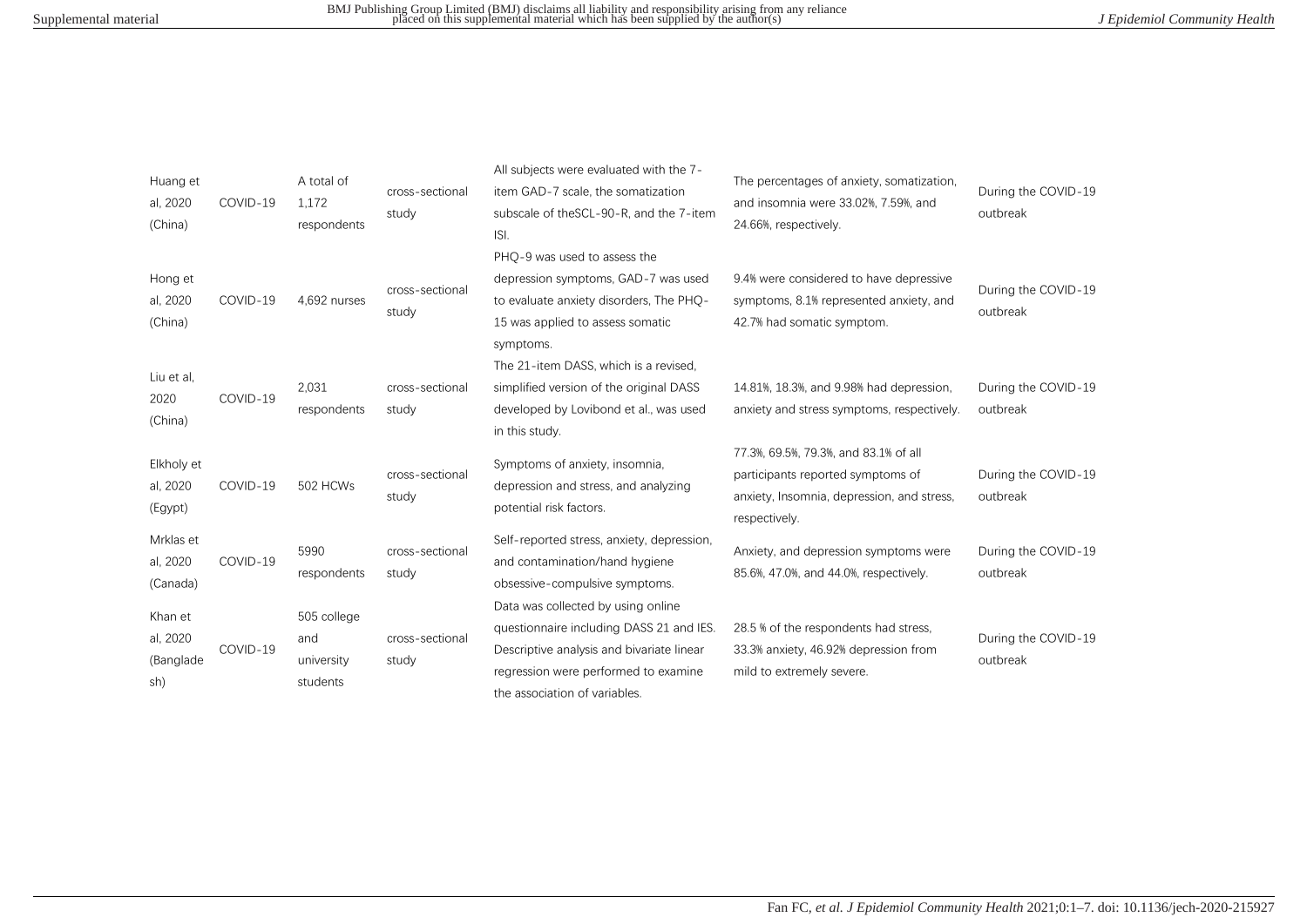| Gupta et<br>al, 2020<br>(India)         | COVID-19 | 1124 HCWs.                                    | cross-sectional<br>study | Demographic data, questions on COVID-<br>19 and scores of the Hospital Anxiety and<br>Depression Scale were analyzed using<br>the chi-square test (Bonferroni<br>correction) and binary logistic regression. | The prevalence of anxiety and depressive<br>symptoms were reported as 37.2% and<br>31.4%, respectively.                                                     | During the COVID-19<br>outbreak |
|-----------------------------------------|----------|-----------------------------------------------|--------------------------|--------------------------------------------------------------------------------------------------------------------------------------------------------------------------------------------------------------|-------------------------------------------------------------------------------------------------------------------------------------------------------------|---------------------------------|
| Sut et al,<br>2020<br>(Turkey)          | COVID-19 | 403 pregnant<br>women                         | cross-sectional<br>study | The hospital anxiety and depression scale<br>were used to measure anxiety and<br>depression.                                                                                                                 | The prevalence of anxiety and depression<br>was 64.5% and 56.3%, respectively.                                                                              | During the COVID-19<br>outbreak |
| Sahin et<br>al, 2020<br>(Turkey)        | COVID-19 | 939 HCWs                                      | cross-sectional<br>study | The sociodemographic data form, Patient<br>Health Questionnaire-9, General Anxiety<br>Disorder-7, Insomnia Severity Index, and<br>Impact of Event Scale-Revised.<br>The survey assessed HCWs regarding       | Seven hundred twenty-nine (77.6%)<br>participants exhibited depression, 565<br>(60.2%) anxiety, 473 (50.4%) insomnia, and<br>717 (76.4%) distress symptoms. | During the COVID-19<br>outbreak |
| Arafa et<br>al, 2020<br>(Japan)         | COVID-19 | 426 HCWs                                      | cross-sectional<br>study | their sociodemographic and occupational<br>features, sleeping hours, and<br>psychological impacts of the COVID-19<br>pandemic using the DASS-21.                                                             | 69% had depression, 58.9% had anxiety,<br>55.9% had stress, and 37.3% had<br>inadequate sleeping.                                                           | During the COVID-19<br>outbreak |
| Sandesh<br>et al,<br>2020<br>(Pakistan) | COVID-19 | A total of 112<br>Healthcare<br>Professionals | cross-sectional<br>study | A carefully structured form was created,<br>which included the (DASS-21).                                                                                                                                    | There were 72.3% participants suffered<br>depression, 85.7% participants suffered<br>anxiety, and 90.1% participants were<br>reported stress.               | During the COVID-19<br>outbreak |
| Wu et al,<br>2020<br>(China)            | COVID-19 | A total of<br>24,789<br>respondents           | cross-sectional<br>study | Hospital Anxiety and Depression Scale<br>(HADS) to estimate the prevalence of<br>anxiety and depression were used.                                                                                           | the overall prevalence of anxiety,<br>depression, combination of anxiety, and<br>depression were 51.6%, 47.5%, and 24.5%,<br>respectively.                  | During the COVID-19<br>outbreak |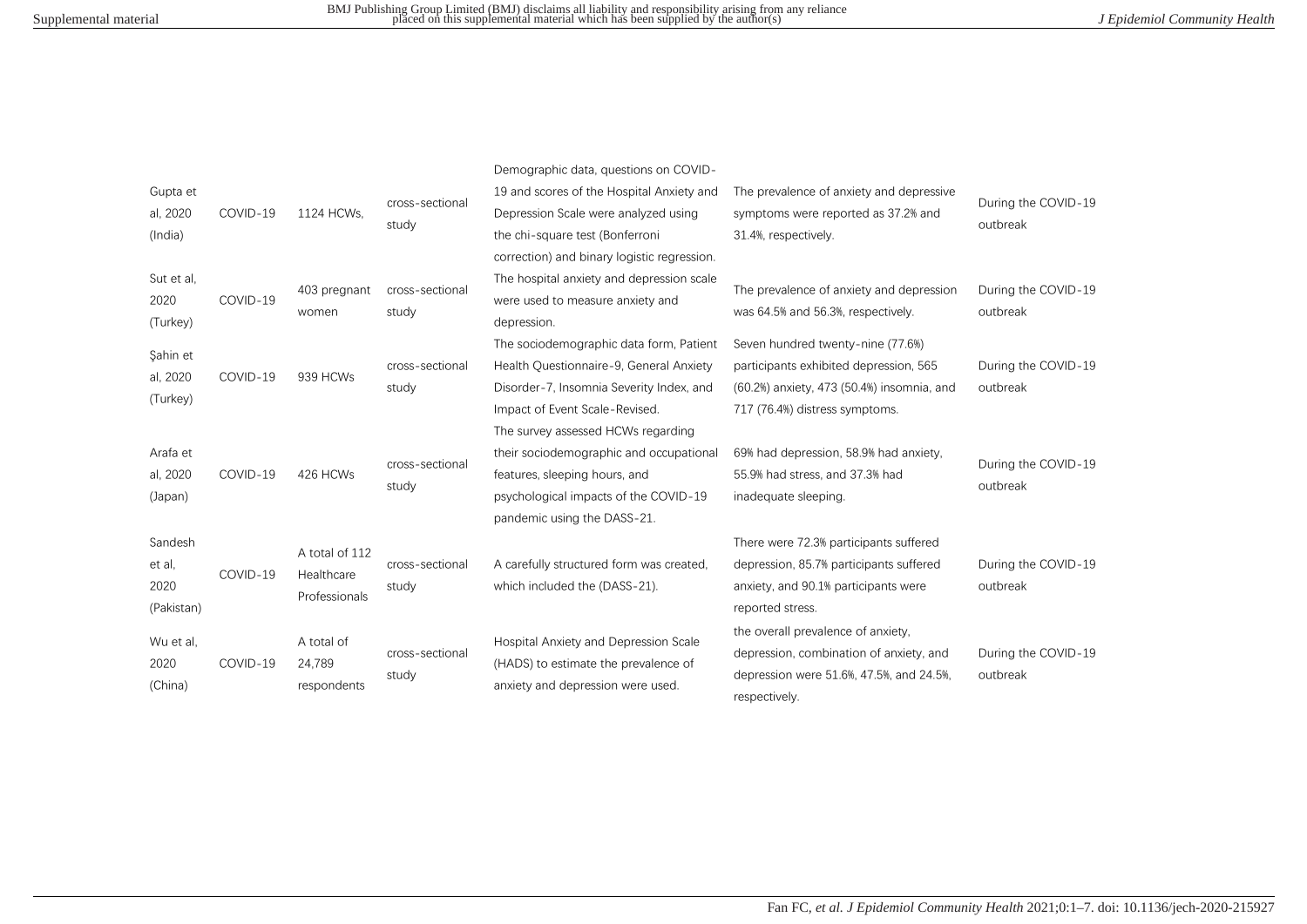Parra‐

| Saavedra<br>et al,<br>2020                | COVID-19 | A total of<br>1021 patients                 | cross-sectional<br>study | The questions evaluated demographic,<br>knowledge, psychological symptoms, and<br>attitudes data regarding the COVID-19                                                                              | 50.4% of the entire cohort reporting<br>symptoms of anxiety, 49.1% insomnia, and<br>25% reporting depressive symptoms.                                                   | During the COVID-19<br>outbreak |
|-------------------------------------------|----------|---------------------------------------------|--------------------------|------------------------------------------------------------------------------------------------------------------------------------------------------------------------------------------------------|--------------------------------------------------------------------------------------------------------------------------------------------------------------------------|---------------------------------|
| (Colombi<br>a)<br>Ferná                   |          |                                             |                          | pandemic.<br>Psychological distress clusters were                                                                                                                                                    | Phobic-Anxiety (41.3%), Anxiety (31.8%),                                                                                                                                 |                                 |
| ndez et<br>al, 2020<br>(Argentin<br>a)    | COVID-19 | The data ( $n =$<br>4408) was<br>collected  | cross-sectional<br>study | determined using latent profile analysis<br>on a wide-range of symptoms using the<br>complete Brief-Symptom Inventory-53.                                                                            | Depression (27.5%), General-Distress<br>(27.1%), Obsession-Compulsion (25.1%)<br>and Hostility (13.7%).                                                                  | During the COVID-19<br>outbreak |
| Suryavans<br>hi et al,<br>2020<br>(India) | COVID-19 | 197<br>healthcare<br>professionals<br>(HCP) | cross-sectional<br>study | Data were collected on demographics.<br>depression, and anxiety using validated<br>tools, quality of life, and perceived<br>stressors.                                                               | A large proportion reported symptoms of<br>depression (92, 47%), anxiety (98, 50%), and<br>low QoL (89, 45%).                                                            | During the COVID-19<br>outbreak |
| Arafa et<br>al, 2020<br>(Japan)           | COVID-19 | 1629 people                                 | cross-sectional<br>study | Sociodemographic characteristics,<br>sleeping hours per day, and<br>psychological disturbances (depression,<br>anxiety, and stress) of participants using<br>the Depression Anxiety Stress Scale-21. | The participants reported a high<br>prevalence of depression (67.1%) anxiety<br>$(53.5\%)$ , stress $(48.8\%)$ , and inadequate<br>sleeping $(< 6 \text{ h/day})$ 23.1%. | During the COVID-19<br>outbreak |
| Essadek<br>et al,<br>2020<br>(France)     | COVID-19 | 8004 French<br>students                     | cross-sectional<br>study | Three mental health scales, previously<br>validated in French, were used to<br>measure the level of depression (PHQ-9),<br>anxiety (GAD-7) and distress (IES-R).                                     | 43% of students suffered from depression,<br>39.19% suffered from anxiety and 42.94%<br>from distress.                                                                   | During the COVID-19<br>outbreak |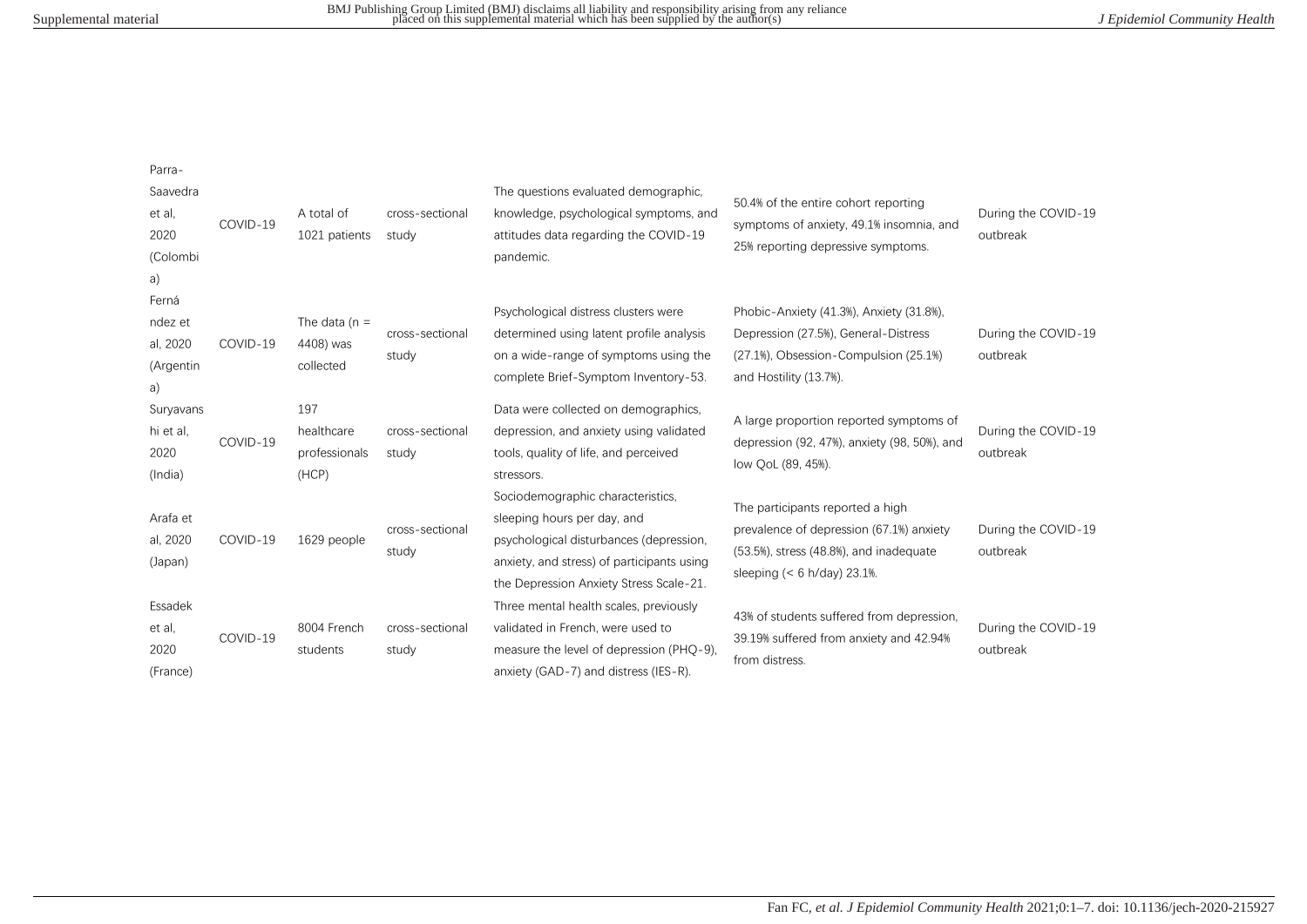| Liu et al.<br>2020<br>(China)         | COVID-19 | A total of<br>1090 medical<br>staff                           | cross-sectional<br>study | The questionnaire included PSS-10,<br>GAD-7 and PHO-9.                                                                                                                     | The estimated self-reported rates of<br>anxiety symptoms, depression symptoms<br>and both of the two were 13.3%, 18.4% and<br>23.9% respectively.                                           | During the COVID-19<br>outbreak |
|---------------------------------------|----------|---------------------------------------------------------------|--------------------------|----------------------------------------------------------------------------------------------------------------------------------------------------------------------------|---------------------------------------------------------------------------------------------------------------------------------------------------------------------------------------------|---------------------------------|
| Caillet et<br>al, 2020<br>(France)    | COVID-19 | Two hundred<br>and eight<br>people                            | cross-sectional<br>study | The HADS and IES-R was used.                                                                                                                                               | The incidence of anxiety and depression<br>were 48% and 16%, respectively. PTSD<br>symptoms were present in 27% of<br>respondents.                                                          | During the COVID-19<br>outbreak |
| Giusti et<br>al, 2020<br>(Italy)      | COVID-19 | <b>Three</b><br>hundred and<br>thirty health<br>professionals | cross-sectional<br>study | Socio-demographic data, COVID-19<br>emergency-related work and<br>psychological factors, state anxiety,<br>psychological distress, post-traumatic<br>symptoms and burnout. | Two hundred and thirty-five health<br>professionals (71.2%) had scores of state<br>anxiety, 26.8% had depression, 31.3% of<br>anxiety, 34.3% of stress, 36.7% of post-<br>traumatic stress. | During the COVID-19<br>outbreak |
| Su et al.<br>2020<br>(China)          | COVID-19 | 403 residents<br>in.                                          | cross-sectional<br>study | The prevalence of anxiety (defined as<br>Generalized Anxiety Disorder-7 score ≥<br>$5)$ .                                                                                  | prevalence of anxiety was 37.7%.                                                                                                                                                            | During the COVID-19<br>outbreak |
| Zhou et<br>al, 2020<br>(China)        | COVID-19 | 11,835<br>adolescents                                         | cross-sectional<br>study | Insomnia, depression, and anxiety<br>symptoms using the PSQI, the PHQ-9,<br>and the GAD-7 questionnaires,<br>respectively.                                                 | the prevalence of insomnia symptoms<br>during part was 23.2%.                                                                                                                               | During the COVID-19<br>outbreak |
| M.Sc et<br>al, 2020<br>(Camerou<br>n) | COVID-19 | The sample<br>size was 292                                    | cross-sectional<br>study | The diagnosis of anxiety and depression<br>was made by the HAD (Hospital Anxiety<br>and Depression scale).                                                                 | The symptoms of anxiety ranging from<br>mild to severe and those of depression<br>was 42.20% and 43.50% respectively.                                                                       | During the COVID-19<br>outbreak |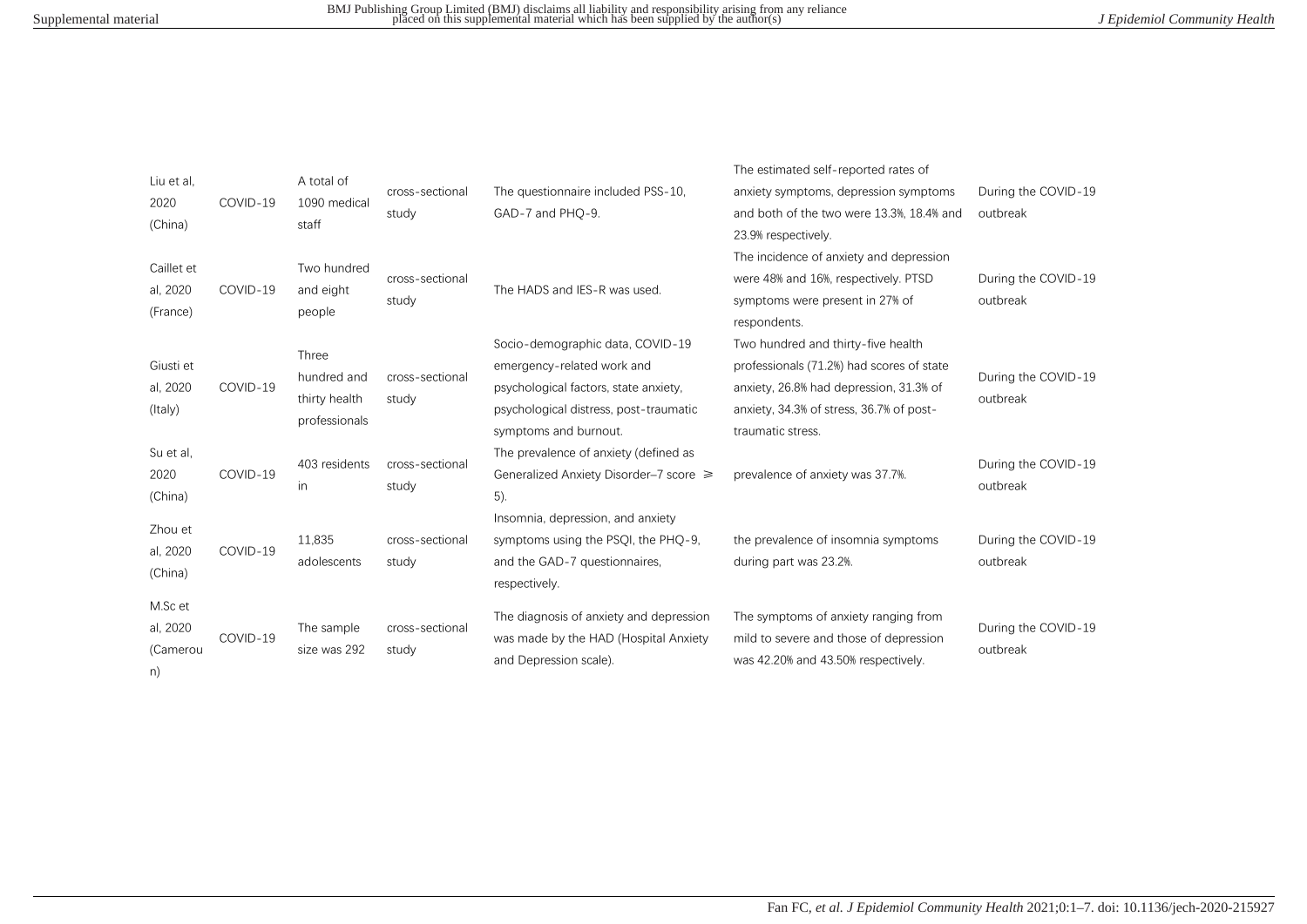| Prasad et<br>al, 2020<br>(USA)           | COVID-19 | 347 survey<br>responses             | cross-sectional<br>study | The survey incorporated a variety of<br>validated mental health assessment tools<br>to measure participant burnout (Mini-Z<br>assessment), anxiety (Generalized Anxiety<br>Disorder-7), distress (Impact of Event<br>Scale), and depression (Patient Health<br>Questionnaire-2). | A total of 30.0% respondents reported<br>symptoms of burnout; 69.5%, symptoms of<br>anxiety; 84.1%, symptoms of at least mild<br>distress; and 22.8%, symptoms of<br>depression. | During the COVID-19<br>outbreak |
|------------------------------------------|----------|-------------------------------------|--------------------------|----------------------------------------------------------------------------------------------------------------------------------------------------------------------------------------------------------------------------------------------------------------------------------|----------------------------------------------------------------------------------------------------------------------------------------------------------------------------------|---------------------------------|
| Li et al.<br>2020<br>(China)             | COVID-19 | 88611<br>teachers                   | cross-sectional<br>study | Anxiety was assessed by using GAD-7.                                                                                                                                                                                                                                             | The overall prevalence of anxiety was<br>13.67%.                                                                                                                                 | During the COVID-19<br>outbreak |
| Azoulay<br>et al,<br>2020<br>(France)    | COVID-19 | 1058<br>respondents                 | cross-sectional<br>study | The Hospital Anxiety and Depression<br>Scale and the Peritraumatic Dissociative<br>Experience Questionnaire were used.                                                                                                                                                           | The prevalence of symptoms of anxiety.<br>depression, and peritraumatic dissociation<br>was 50.4%, 30.4%, and 32%, respectively.                                                 | During the COVID-19<br>outbreak |
| Teng et<br>al, 2020<br>(China)           | COVID-19 | 2614<br>participants                | cross-sectional<br>study | Depression in first-line staff was assessed<br>by the PHO-9. The SAS was used to<br>assess anxiety in the front-line staff.                                                                                                                                                      | anxiety (23.4%), depression (50.0%), and<br>fatigue (73.7%) to be common in frontline<br>workers.                                                                                | During the COVID-19<br>outbreak |
| Banna et<br>al, 2020<br>(Banglade<br>sh) | COVID-19 | A total of<br>1,427<br>participants | cross-sectional<br>study | Their mental health was assessed by the<br>DASS-21 measure.                                                                                                                                                                                                                      | 59.7% suffered from stress symptoms,<br>33.7% of participants reported symptoms<br>of anxiety, more than half (57.9%) of the<br>depressive symptoms.                             | During the COVID-19<br>outbreak |
| Liang et<br>al, 2020<br>(China)          | COVID-19 | 570<br>participants                 | cross-sectional<br>study | The diagnosis of PTSD was done by using<br>the PCL-C.                                                                                                                                                                                                                            | 12.8% of all participants with the<br>symptoms of PTSD.                                                                                                                          | During the COVID-19<br>outbreak |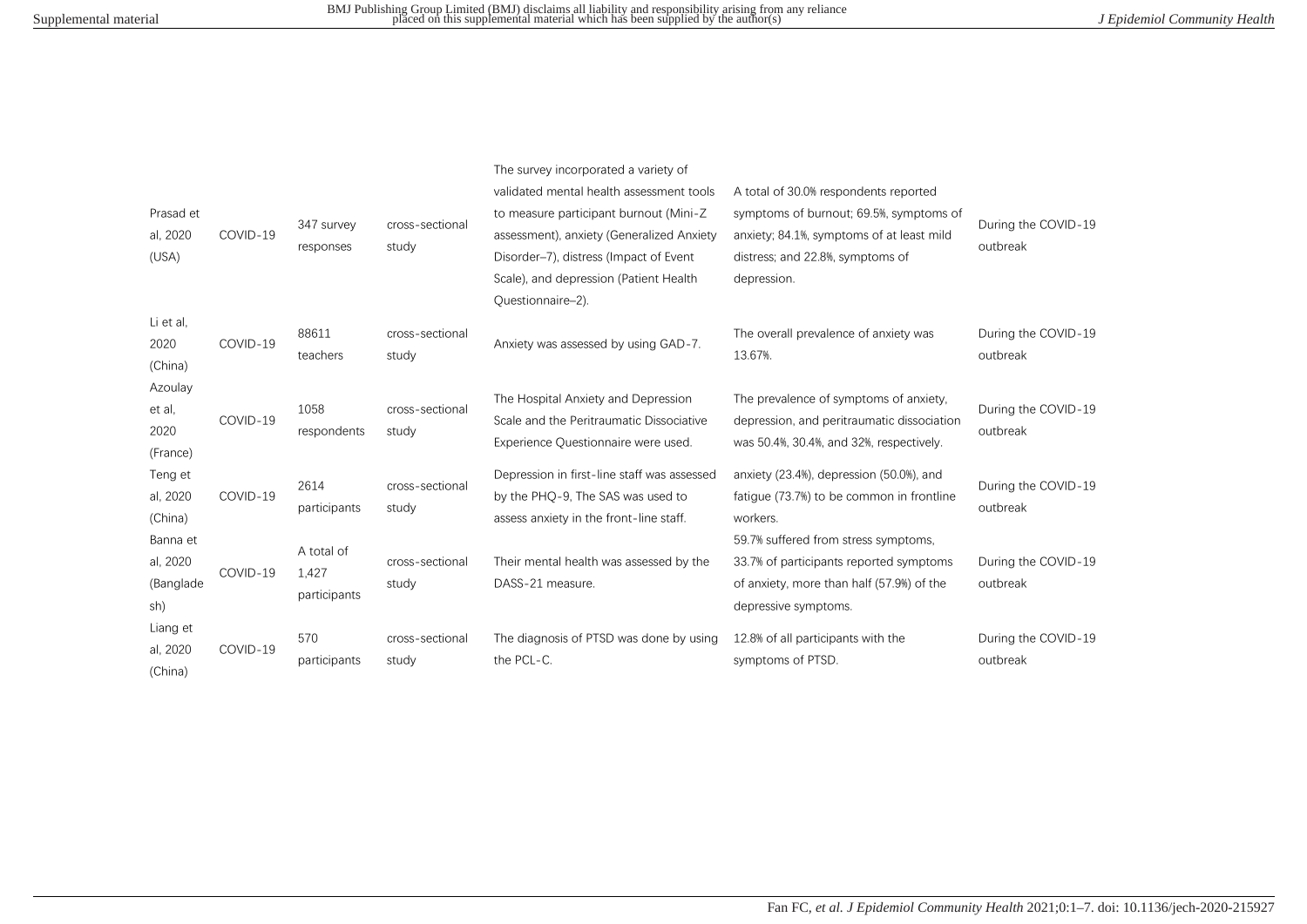| Yáñez et<br>al, 2020<br>(China)                | COVID-19    | 303<br>healthcare<br>workers                       | cross-sectional<br>study                         | Healthcare workers' anxiety, distress, and<br>turnover intention were assessed using<br>the seven-item GAD-7 scale, 48 the K6,<br>49 and the two-item turnover intention<br>scale, 50 respectively.   | 21.7% healthcare workers in Peru<br>experienced severe anxiety, whereas 26.1%<br>of them experienced severe mental<br>distress. | During the COVID-19<br>outbreak                                 |
|------------------------------------------------|-------------|----------------------------------------------------|--------------------------------------------------|-------------------------------------------------------------------------------------------------------------------------------------------------------------------------------------------------------|---------------------------------------------------------------------------------------------------------------------------------|-----------------------------------------------------------------|
| Li et al.<br>2020<br>(China)                   | COVID-19    | A total of<br>1109<br>participants                 | cross-sectional<br>study                         | 28-item General Health Questionnaire,<br>22-item Impact of Events Scale-Revised<br>and 28-item Brief Coping Inventory to<br>measure their psychiatric disorders, PTSD<br>level and coping strategies. | 42.65% and 67.09% self-reported<br>psychiatric disorders and high PTSD level.<br>respectively.                                  | During the COVID-19<br>outbreak                                 |
| Zhan et<br>al, 2020<br>(China)                 | COVID-19    | Participants<br>were 1,794<br>front-line<br>nurses | cross-sectional<br>study                         | The Ascension Insomnia Scale, Fatigue<br>Scale-14 and Perceived Stress Scale were<br>used.                                                                                                            | The prevalence of insomnia among<br>participants was 52.8%.                                                                     | During the COVID-19<br>outbreak                                 |
| Chang et<br>al, 2020<br>(Korea)                | COVID-19    | 64 patients                                        | cross-sectional<br>study                         | The participants and evaluated the<br>presence of PTSD using the PCL-5 based<br>on the DSM-5.                                                                                                         | The prevalence<br>rate of PTSD was 20.3% in patients.                                                                           | During the COVID-19<br>outbreak                                 |
| Lee et al,<br>2006<br>(Hong<br>Kong,<br>China) | <b>SARS</b> | 146<br>participants                                | cross-sectional<br>study                         | PTSD, Depression                                                                                                                                                                                      | 14.1% of older people and 13.9% of<br>residents developed signs of probable<br>PTSD.                                            | After the period of the<br>SARS outbreak                        |
| Lee et al.<br>2018<br>(Korea)                  | <b>MERS</b> | 72 survivors<br>consented to<br>be<br>registered.  | multi-centered<br>prospective<br>follow-up study | chronic fatigue, depressive symptoms,<br>and PTSS.                                                                                                                                                    | The prevalence rates of CFS, depression,<br>and PTSD were 32.7%, 17.3%, and 26.9%,<br>respectively.                             | 12 months (T1) and 18<br>months (T2) after the<br>MERS outbreak |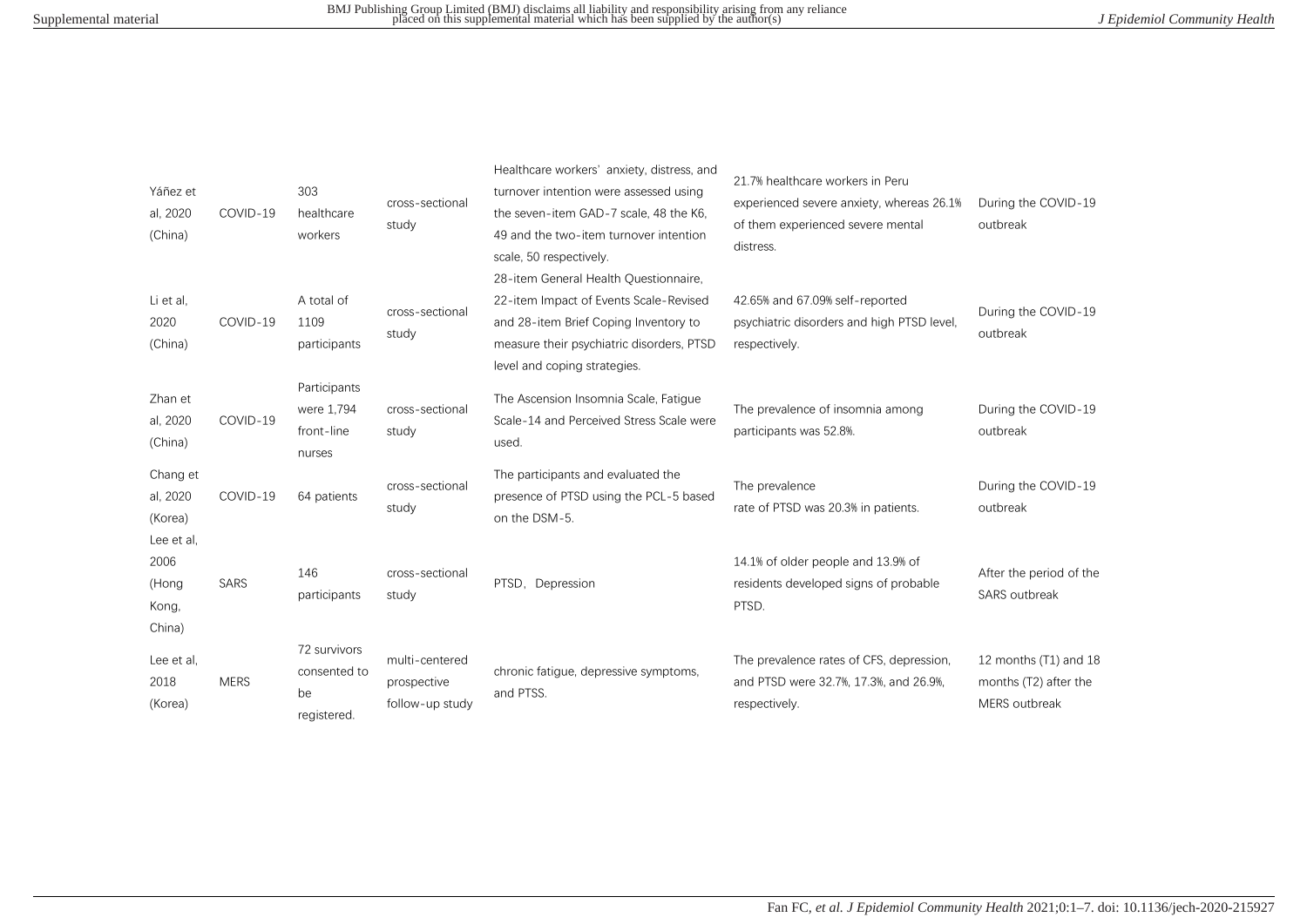| Chan et<br>al, 2006<br>(Hong<br>Kong,<br>China) | <b>SARS</b> | $elder(n=NA)$                                  | Poisson<br>Regression<br>Model | Suicide rate in Hong Kong.                                                                                                                                                                                                                                                                       | The elderly suicide rate increased to<br>37.46/100,000 in 2003.                                                                                                                                                                                                                           | <b>NA</b>                                            |
|-------------------------------------------------|-------------|------------------------------------------------|--------------------------------|--------------------------------------------------------------------------------------------------------------------------------------------------------------------------------------------------------------------------------------------------------------------------------------------------|-------------------------------------------------------------------------------------------------------------------------------------------------------------------------------------------------------------------------------------------------------------------------------------------|------------------------------------------------------|
| Zheng et<br>al, 2006<br>(Japan)                 | SARS        | 619 students<br>from<br>mainland<br>China      | cross-sectional<br>study       | The impact of the 2003 SARS outbreak<br>on Chinese students living in Japan.                                                                                                                                                                                                                     | The results showed approximately 60% of<br>the respondents felt an impact of SARS on<br>college life                                                                                                                                                                                      | During the SARS<br>outbreak                          |
| Mak et al.<br>2009<br>(Hong<br>Kong,<br>China)  | SARS        | Ninety<br>subjects were<br>recruited,          | cohort study                   | Psychiatric morbidities were assessed by<br>the Structured Clinical Interview for<br>DSM-IV, the Impact of Events Scale-<br>Revised and the Hospital Anxiety and<br>Depression Scale. Functional outcomes<br>were assessed by the Medical Outcomes<br>Study 36-Item Short-Form Health<br>Survey. | Post-SARS cumulative incidence of DSM-<br>IV psychiatric disorders was 58.9%. Current<br>prevalence for any psychiatric disorder at<br>30 months post-SARS was 33.3%. One-<br>fourth of the patients had post-traumatic<br>stress disorder (PTSD), and 15.6% had<br>depressive disorders. | 30 months after the<br>SARS outbreak                 |
| Wing et<br>al, 2012<br>(Hong<br>Kong,<br>China) | <b>SARS</b> | A total of 369<br>Chinese<br>SARS<br>survivors | case-control<br>study          | Physical, sleep, or psychiatric disorders                                                                                                                                                                                                                                                        | Survivors who reported varying rates of<br>posttraumatic stress disorder (30-40%).<br>depression (25%), and fatigue symptoms<br>(50%).                                                                                                                                                    | After a mean post-<br>SARS duration of 39<br>months. |
| Jeong et<br>al, 2016<br>(Korea)                 | <b>MERS</b> | 1,692<br>patients,<br>1,656 were<br>not        | A retrospective<br>survey      | Anxiety symptoms were evaluated with<br>the Generalized Anxiety Disorder 7-item<br>scale and anger was assessed with the<br>State-Trait Anger Expression Inventory at                                                                                                                            | In isolated people during isolation, 7.6%<br>had symptoms of anxiety and 16.6% had<br>feelings of anger. At four to six months<br>after release from isolation, anxiety                                                                                                                   | During the isolation<br>period.                      |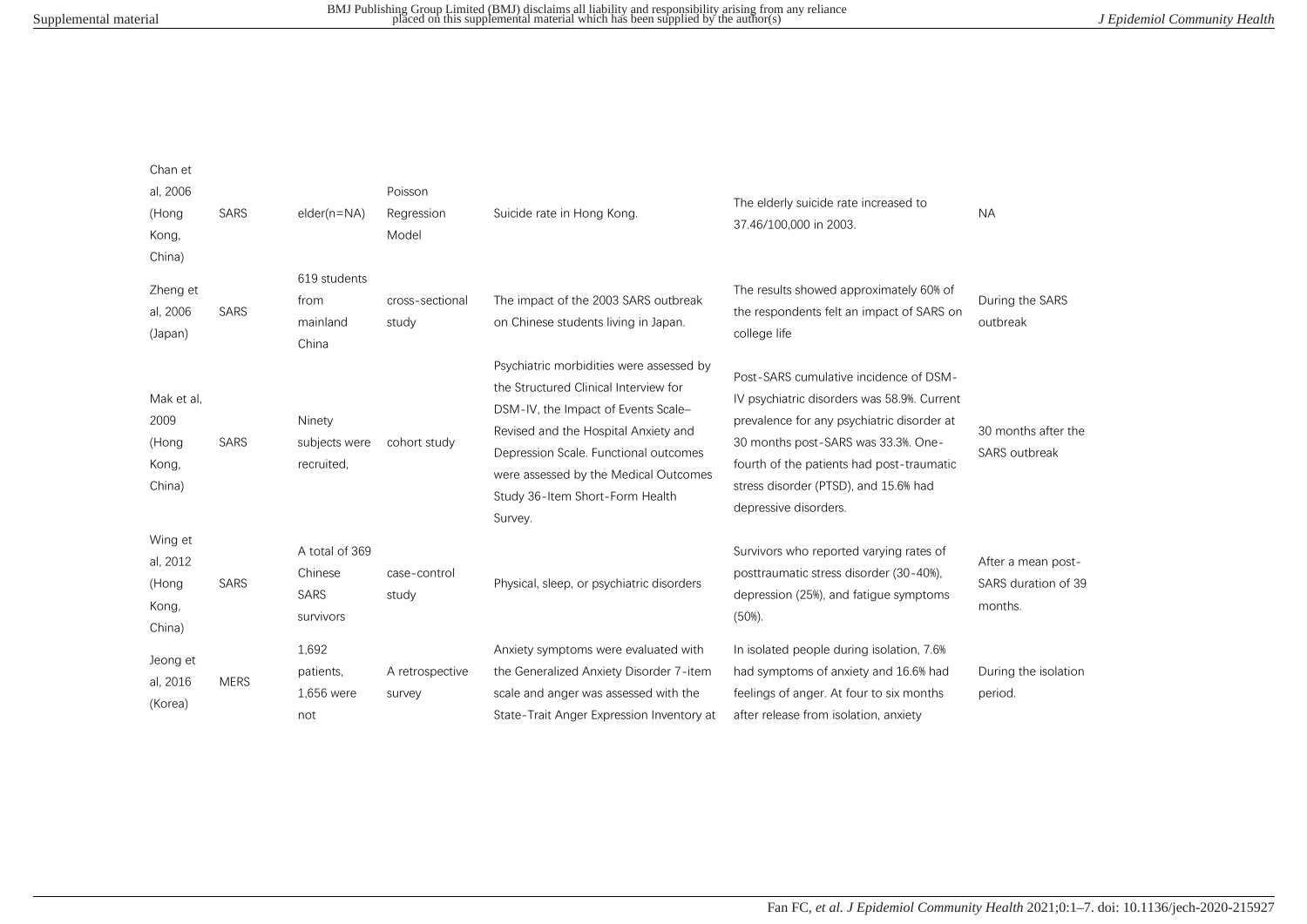|                                                |             | diagnosed<br>with MERS.                                                                                                          |                                                        | four to six months after release from<br>isolation for MERS.                                                                         | symptoms were observed in 3.0%. Feelings<br>of anger were present in 6.4%.                                                                                                                                                                                                                                            |                                                |
|------------------------------------------------|-------------|----------------------------------------------------------------------------------------------------------------------------------|--------------------------------------------------------|--------------------------------------------------------------------------------------------------------------------------------------|-----------------------------------------------------------------------------------------------------------------------------------------------------------------------------------------------------------------------------------------------------------------------------------------------------------------------|------------------------------------------------|
| Lam et al.<br>2009<br>(Hong<br>Kong,<br>China) | SARS        | 233 survivors                                                                                                                    | semi structured<br>clinical interview                  | Psychiatric illnesses, chronic fatigue                                                                                               | Over 40% of the respondents had active<br>psychiatric illnesses, and 27.1% met the<br>modified 1994 Centers for Disease Control<br>and Prevention criteria for chronic fatique<br>syndrome.                                                                                                                           | mean period of time<br>after SARS, 41.3 months |
| Lung et<br>al, 2009<br>(Taiwan,<br>China)      | <b>SARS</b> | 127 HCWs                                                                                                                         | A Follow-up<br>Study                                   | The psychological impact of SARS bio-<br>disaster                                                                                    | 15.4% showed mental symptoms, and<br>84.6% did not show obvious symptoms.                                                                                                                                                                                                                                             | one-year follow-up                             |
| Wu et al.<br>2005<br>(Hong<br>Kong,<br>China)  | SARS        | 195 adult<br>patients                                                                                                            | case-control<br>study                                  | This study examined the occurrence rate<br>and associated risk factors for PTSD,<br>anxiety, and depression among SARS<br>survivors. | 14% met the cutoff for the Anxiety<br>subscale; 18% met the cutoff for the<br>Depression subscale.                                                                                                                                                                                                                    | 1 month after their<br>discharge               |
| Su et al,<br>2007<br>(Taiwan,<br>China)        | <b>SARS</b> | <b>SARS</b> units<br>( $[n = 44]$ and<br>SARS ICU [n]<br>$= 26$ ]) and<br>two non-<br>SARS units<br>(Neurology<br>$[n = 15]$ and | prospective and<br>periodic follow-<br>up design study | PTSD symptoms, sleep quality, and<br>attitude scores                                                                                 | Results showed that depression<br>(38.5% vs. 3.1%) and insomnia (37% vs. 9.7%)<br>were, respectively. Two groups were<br>found in the prevalence of post-traumatic<br>stress symptoms (33% vs. 18.7%), three-<br>unit subjects had significantly higher rate<br>than those in CCU (29.7% vs. 11.8%,<br>respectively). | During the SARS<br>outbreak                    |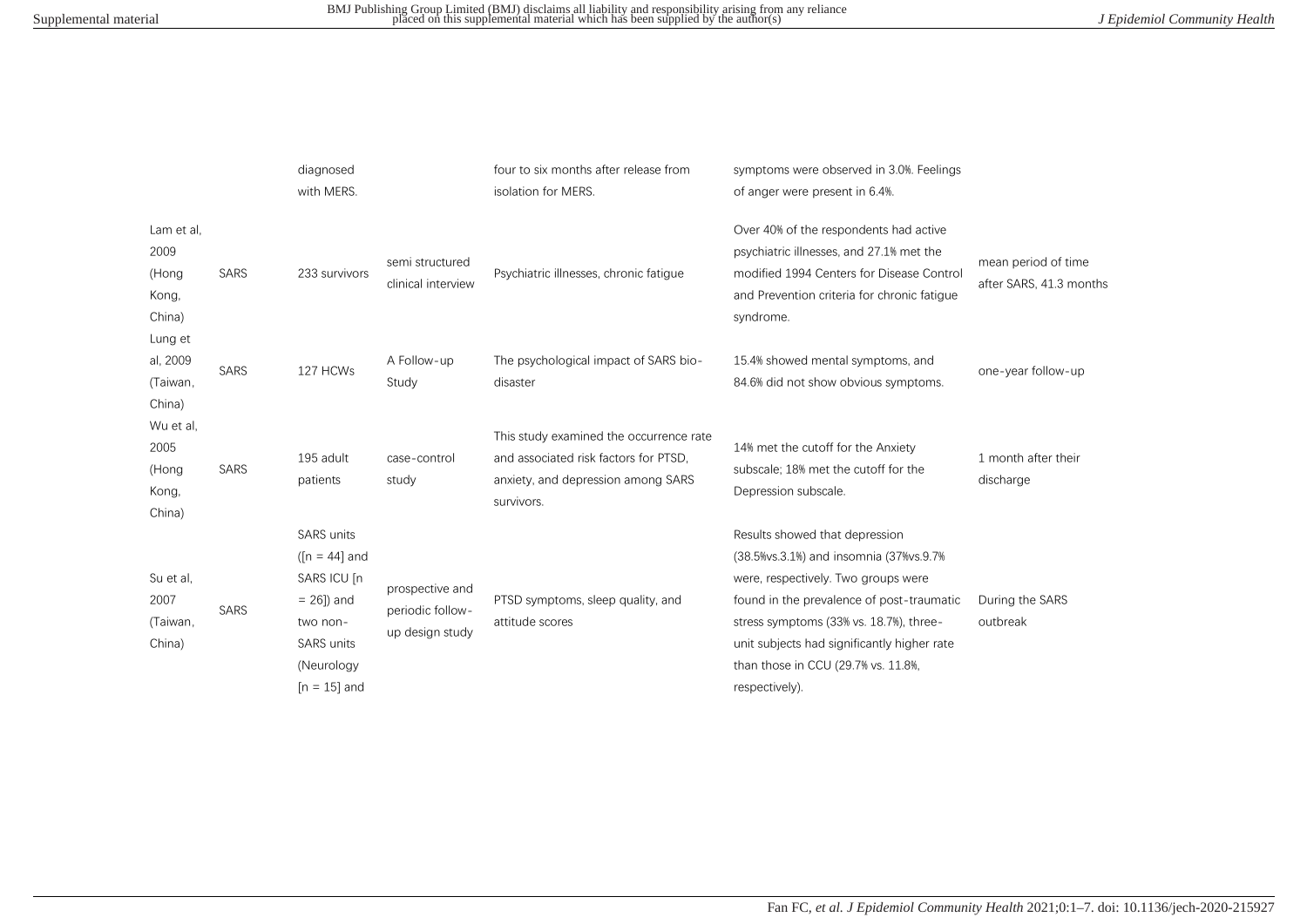CCU  $[n =$ 

17]).)

| Cheng et<br>al, 2004<br>(Hong<br>Kong,<br>China) | <b>SARS</b> | 10 patients<br>with<br>confirmed<br>SARS                                                 | cross-sectional<br>study | 'Mild' psychiatric problem,'severe'<br>psychiatric problems                                                     | Mild psychiatric problems such as anger,<br>anxiety, suicidal ideas and depress<br>reaction 70%, hallucinatory and manic<br>features 30%.   | During the period of<br>the outbreak                                         |
|--------------------------------------------------|-------------|------------------------------------------------------------------------------------------|--------------------------|-----------------------------------------------------------------------------------------------------------------|---------------------------------------------------------------------------------------------------------------------------------------------|------------------------------------------------------------------------------|
| Cheng et<br>al, 2004<br>(Hong<br>Kong,<br>China) | <b>SARS</b> | 180 patients                                                                             | cross-sectional<br>study | The Beck Anxiety Inventory and the Beck<br>Depression Inventory to measure<br>psychological distress.           | About 35% of respondents reported<br>'moderate to severe' or 'severe' ranges<br>of anxiety and/or depressive symptoms.                      | <b>SARS</b> survivors<br>discharged from<br>hospital for 4 weeks or<br>more. |
| Chen et<br>al, 2005<br>(Taiwan,<br>China)        | <b>SARS</b> | SARS<br>exposure<br>$(n=65)$ and<br>low risk of<br><b>SARS</b><br>exposure<br>$(n=45)$ . | cross-sectional<br>study | The symptoms of psychological stress<br>reactions included anxiety, depression,<br>hostility, and somatization. | The results showed that 11% of the nurses<br>surveyed had stress reaction syndrome.                                                         | during the peak of the<br>SARS outbreak in 2003                              |
| Chua et<br>al, 2004<br>(Hong<br>Kong,<br>China)  | SARS        | 271 HCWs<br>from SARS<br>units and 342<br>healthy<br>control<br>subjects                 | cross-sectional<br>study | Psychological effects of SARS                                                                                   | HCWs reported significantly more positive<br>(94%) and more negative psychological<br>effects (89%) from SARS than did control<br>subjects. | During the period of<br>the outbreak                                         |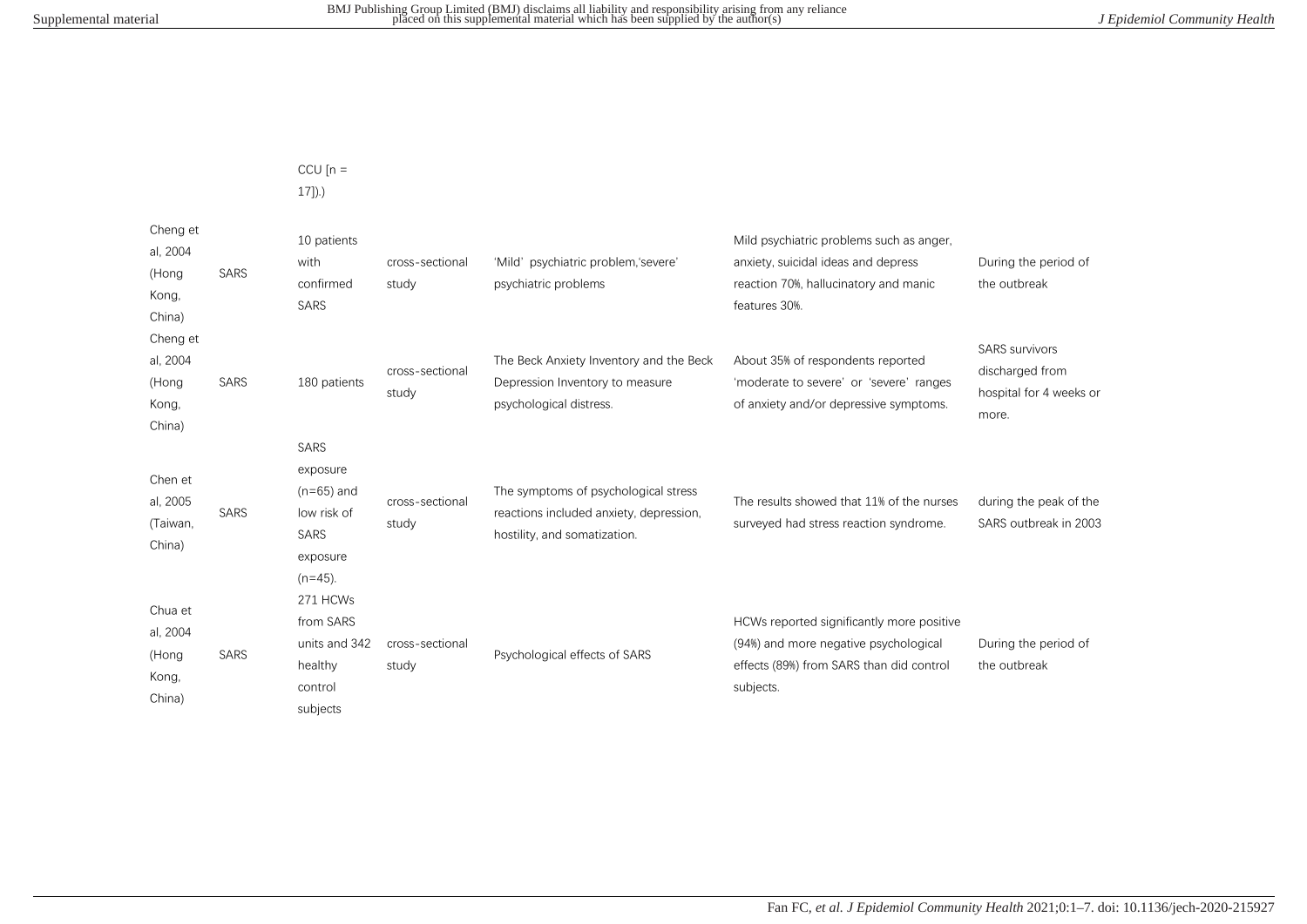| Chong et<br>al, 2004<br>(Taiwan,<br>China)            | <b>SARS</b> | 1257 HCWs                                                                                                       | cross-sectional<br>study | SARS-related stress and its immediate<br>psychological impact and responses<br>among health workers.                                                        | The estimated prevalence of psychiatric<br>morbidity in this sample was 75.3%, and it<br>was higher in the repair phase (80.6%)<br>than in the initial phase (71.3%).                         | During the period of<br>the outbreak          |
|-------------------------------------------------------|-------------|-----------------------------------------------------------------------------------------------------------------|--------------------------|-------------------------------------------------------------------------------------------------------------------------------------------------------------|-----------------------------------------------------------------------------------------------------------------------------------------------------------------------------------------------|-----------------------------------------------|
| Lee et al,<br>2018<br>(Korea)                         | <b>MERS</b> | 73<br>quarantined<br>patients<br>undergoing<br>hemodialysis.<br>After six<br>weeks, to<br>which 77<br>responded | cross-sectional<br>study | The Mini International Neuropsychiatric<br>Interview and Hospital Anxiety and<br>Depression Scale were administered to<br>patients undergoing hemodialysis. | The IES-R identified 42 respondents<br>(54.5%) as having the presence of PTSD-<br>like symptoms, and 31 (40.3%) as being<br>eligible for a diagnosis of PTSD.                                 | During the period of<br>the outbreak          |
| Bonanno<br>et al,<br>2008<br>(Hong<br>Kong,<br>China) | <b>SARS</b> | 997 survivors,                                                                                                  | longitudinal<br>study    | Psychological and physical functioning at<br>each time point was measured using the<br>12-item Medical Outcome Study SF-12.                                 | The relatively high proportion of<br>hospitalized SARS survivors (13%) who<br>exhibited delayed psychological<br>dysfunction.                                                                 | 6, 12, and 18 months<br>after hospitalization |
| Lee et al.<br>2006<br>(Hong<br>Kong,<br>China)        | SARS        | 235<br>consecutive<br>pregnant<br>women<br>recruited and<br>a historical<br>cohort of 939                       | case-control<br>study    | Both cohorts completed standardized<br>rating scales on depression, anxiety, and<br>social support.                                                         | The anxiety level of the SARS cohort was<br>slightly higher than that of the pre-SARS<br>control. No statistical difference was found<br>between the depression levels of the two<br>cohorts. | During the period of<br>the outbreak          |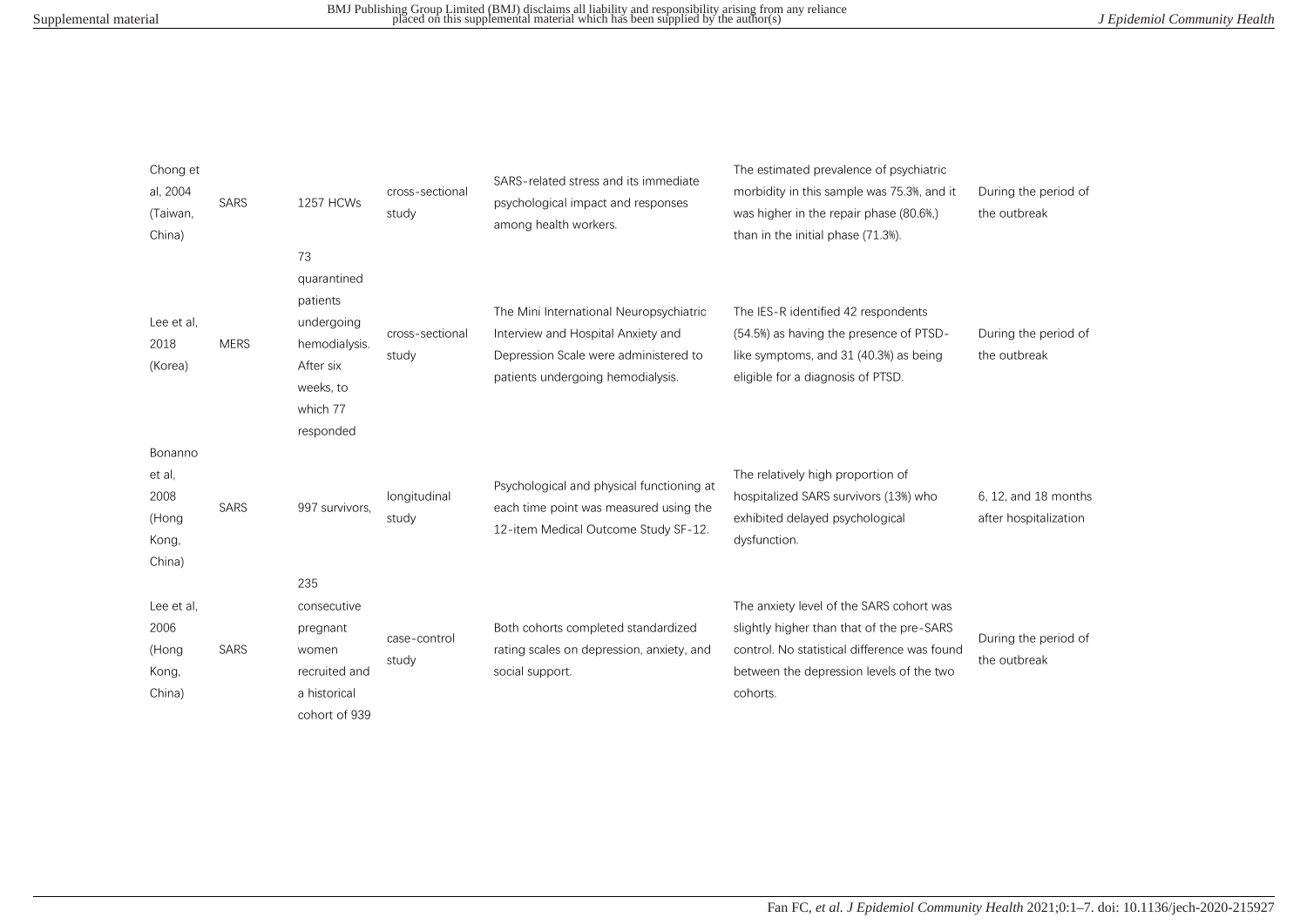|                                                |             | pregnant<br>women<br>recruited a<br>year before<br>the outbreak.    |                          |                                                                                                                                                                                                                                                        |                                                                                                                                                 |                                                |
|------------------------------------------------|-------------|---------------------------------------------------------------------|--------------------------|--------------------------------------------------------------------------------------------------------------------------------------------------------------------------------------------------------------------------------------------------------|-------------------------------------------------------------------------------------------------------------------------------------------------|------------------------------------------------|
| KO et al.<br>2006<br>(Taiwan,<br>China)        | <b>SARS</b> | A total of<br>1552<br>respondents                                   | cross-sectional<br>study | This study investigates the psychosocial<br>impact and the associated factors of<br>depression of the SARS epidemic in<br>Taiwan when the epidemic had just been<br>controlled.                                                                        | The prevalence of occurring depressive<br>symptoms experienced by all participants<br>during the previous week was 3.7%.                        | When the epidemic had<br>just been controlled. |
| Kwek et<br>al, 2006<br>(Singapor<br>e)         | <b>SARS</b> | survivors $(n=$<br>148)                                             | cross-sectional<br>study | Postal survey comprising Health-Related<br>Quality of Life (HRQoL) questionnaires<br>and anxiety and depression measures<br>was sent to them at 3 months' post<br>discharge.                                                                           | 41% had scores indicative of a<br>posttraumatic stress disorder (PTSD);<br>about 30% had likely anxiety and<br>depression.                      | 3 months' post<br>discharge                    |
| Hawryluc<br>k et al.<br>2004<br>(Canada)       | <b>SARS</b> | The survey<br>was<br>completed<br>by 129                            | cross-sectional<br>study | Psychological effects of quarantine on<br>persons.                                                                                                                                                                                                     | Symptoms of PTSD and depression were<br>observed in 28.9% and 31.2% of<br>respondents, respectively.                                            | During the period of<br>the outbreak           |
| Tam et al.<br>2004<br>(Hong<br>Kong,<br>China) | SARS        | Six hundred<br>and fifty-two<br>questionnaire<br>s were<br>returned | cross-sectional<br>study | The General Health Ouestionnaire was<br>used to identify psychological distress.<br>Sociodemographic and stress variables<br>were entered into a logistic regression<br>analysis to find out the variables<br>associated with psychological morbidity. | Sixty-eight per cent of participants<br>reported a high level of stress. About 57%<br>were found to have experienced<br>psychological distress. | During the period of<br>the outbreak           |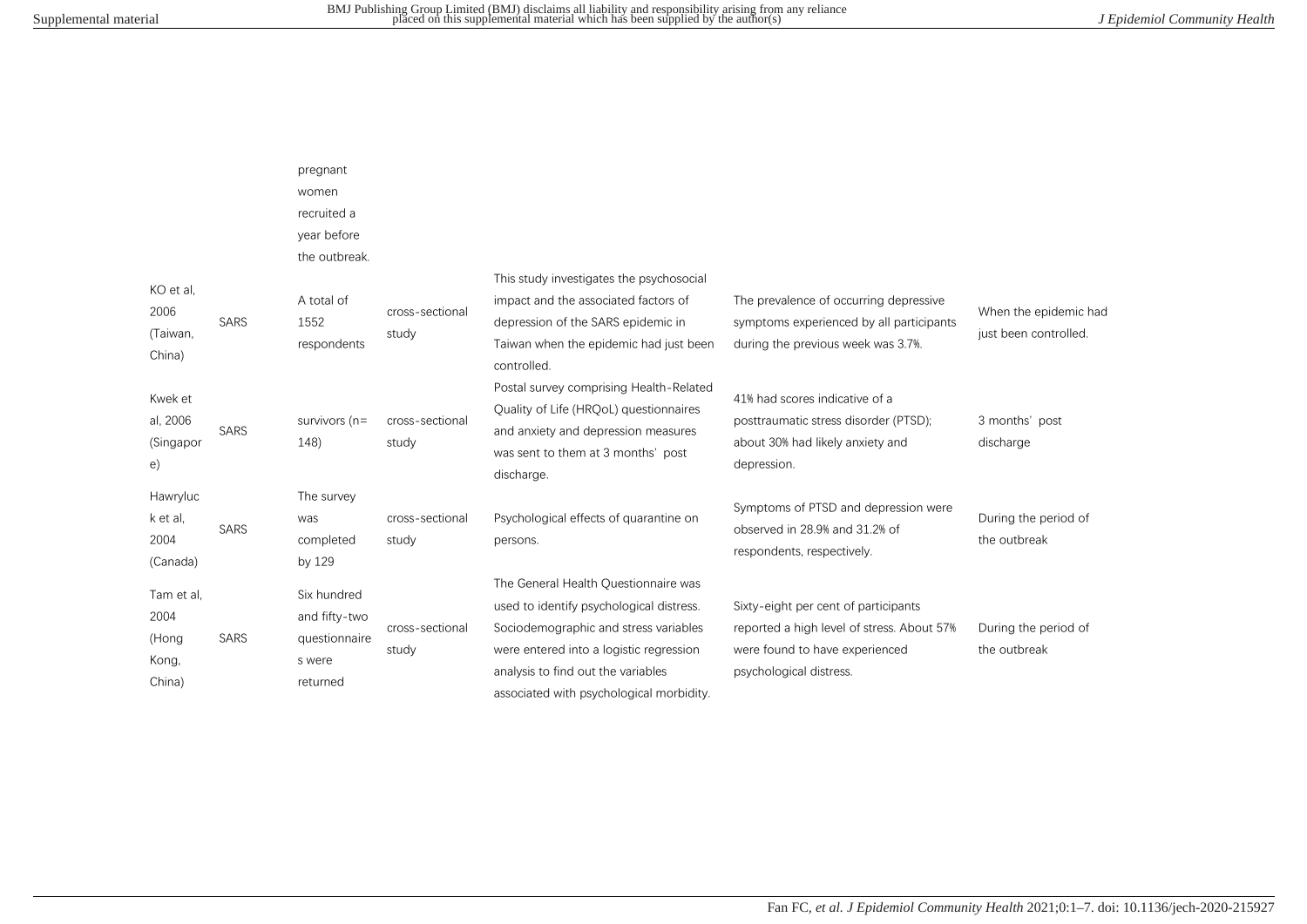| Lee et al.<br>2007<br>(Hong<br>Kong,<br>China) | <b>SARS</b> | Survivors<br>treated in 2<br>major<br>hospitals<br>(non-HCKs, n<br>$= 49$ ; HCKs, n<br>$= 30$ ).<br>Survivors<br>from the<br>same<br>hospitals<br>(non-HCWs,<br>$n = 63$<br>$HCWs, n =$ | follow-up study          | General Health Questionnaire (GHQ-12)<br>and measures of depression, anxiety, and<br>posttraumatic symptoms.                                                                     | Compared with control subjects (PSS-10<br>scores = 19.8 and 17.9, respectively; $P <$<br>0.01), and this persisted 1 year later (PSS-<br>10 scores = 19.9 and 17.3, respectively; $P <$<br>0.01) without signs of decrease. In 2004,<br>SARS survivors also showed worrying<br>levels of depression, anxiety, and<br>posttraumatic symptoms. | 1 Year After the<br>Outbreak         |
|------------------------------------------------|-------------|-----------------------------------------------------------------------------------------------------------------------------------------------------------------------------------------|--------------------------|----------------------------------------------------------------------------------------------------------------------------------------------------------------------------------|----------------------------------------------------------------------------------------------------------------------------------------------------------------------------------------------------------------------------------------------------------------------------------------------------------------------------------------------|--------------------------------------|
| Lu et al,<br>2006<br>(Taiwan,<br>China)        | <b>SARS</b> | 33)<br>Participants<br>consisted of<br>135 HCWs                                                                                                                                         | cross-sectional<br>study | Mental symptoms on HCWs                                                                                                                                                          | 17.3% developed significant mental<br>symptoms, and 82.7% showed no obvious<br>symptoms.                                                                                                                                                                                                                                                     | During the period of<br>the outbreak |
| Lin et al,<br>2006<br>(Taiwan,<br>China)       | <b>SARS</b> | emergency<br>department<br>staff( $n=92$ )                                                                                                                                              | cross-sectional<br>study | To determine the influence of SARS on<br>the psychological status, including post-<br>traumatic stress disorder (PTSD)<br>symptoms, of the staff in the emergency<br>department. | 86 of 92 (93.5%) medical staff considered<br>the SARS outbreak to be a traumatic<br>experience.                                                                                                                                                                                                                                              | During the period of<br>the outbreak |